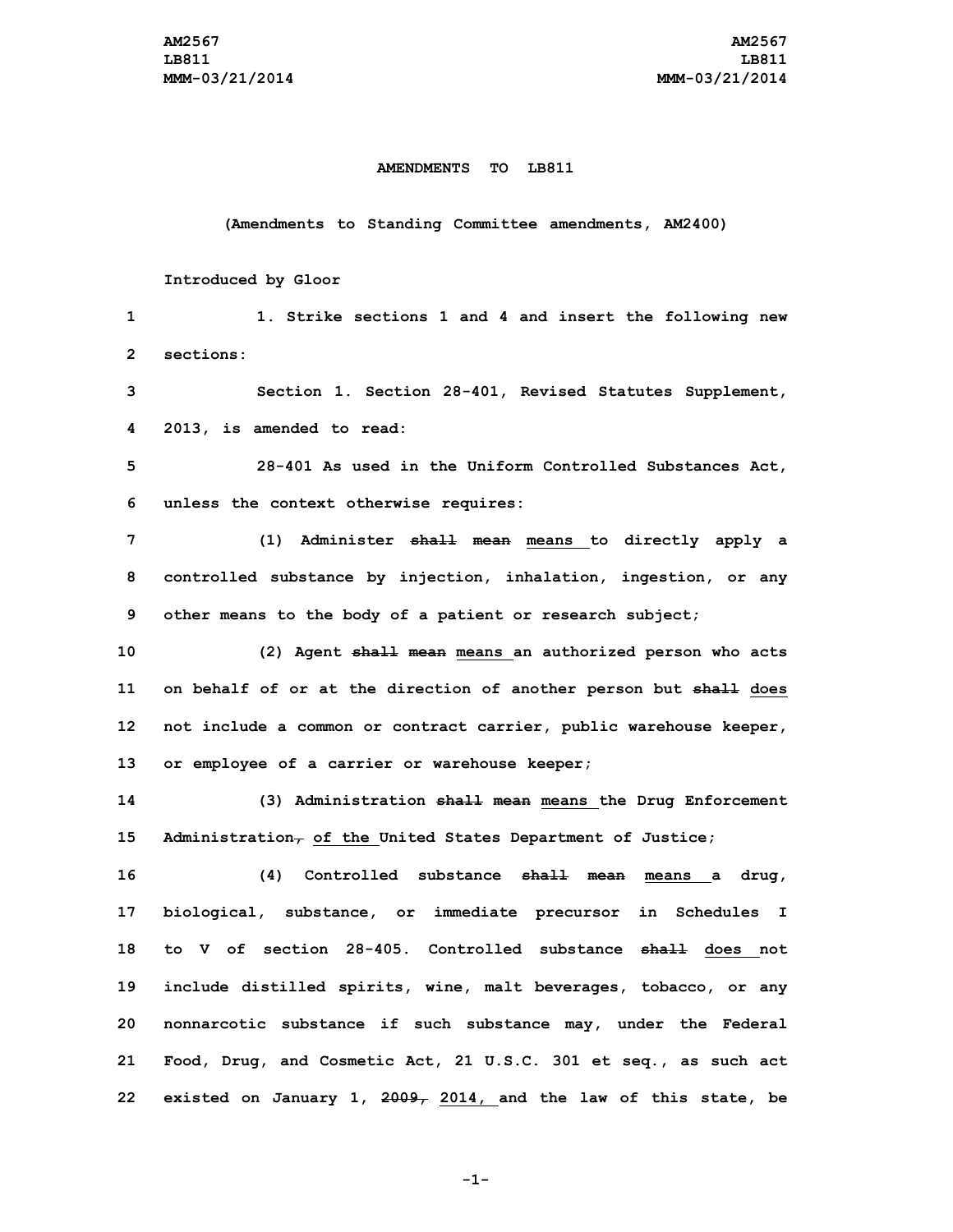**AM2567 AM2567 LB811 LB811 MMM-03/21/2014 MMM-03/21/2014**

**1 lawfully sold over the counter without <sup>a</sup> prescription;**

 **(5) Counterfeit substance shall mean means <sup>a</sup> controlled substance which, or the container or labeling of which, without authorization, bears the trademark, trade name, or other identifying mark, imprint, number, or device, or any likeness thereof, of <sup>a</sup> manufacturer, distributor, or dispenser other than the person or persons who in fact manufactured, distributed, or dispensed such substance and which thereby falsely purports or is represented to be the product of, or to have been distributed by, such other manufacturer, distributor, or dispenser;**

**11 (6) Department shall mean means the Department of Health 12 and Human Services;**

**13 (7) Division of Drug Control shall mean means the 14 personnel of the Nebraska State Patrol who are assigned to enforce 15 the Uniform Controlled Substances Act;**

 **(8) Dispense shall mean means to deliver <sup>a</sup> controlled substance to an ultimate user or <sup>a</sup> research subject pursuant to <sup>a</sup> medical order issued by <sup>a</sup> practitioner authorized to prescribe, including the packaging, labeling, or compounding necessary to prepare the controlled substance for such delivery;**

**21 (9) Distribute shall mean means to deliver other than by 22 administering or dispensing <sup>a</sup> controlled substance;**

 **(10) Prescribe shall mean means to issue <sup>a</sup> medical order; (11) Drug shall mean means (a) articles recognized in the official United States Pharmacopoeia, official Homeopathic Pharmacopoeia of the United States, official National Formulary, or any supplement to any of them, (b) substances intended for use**

**-2-**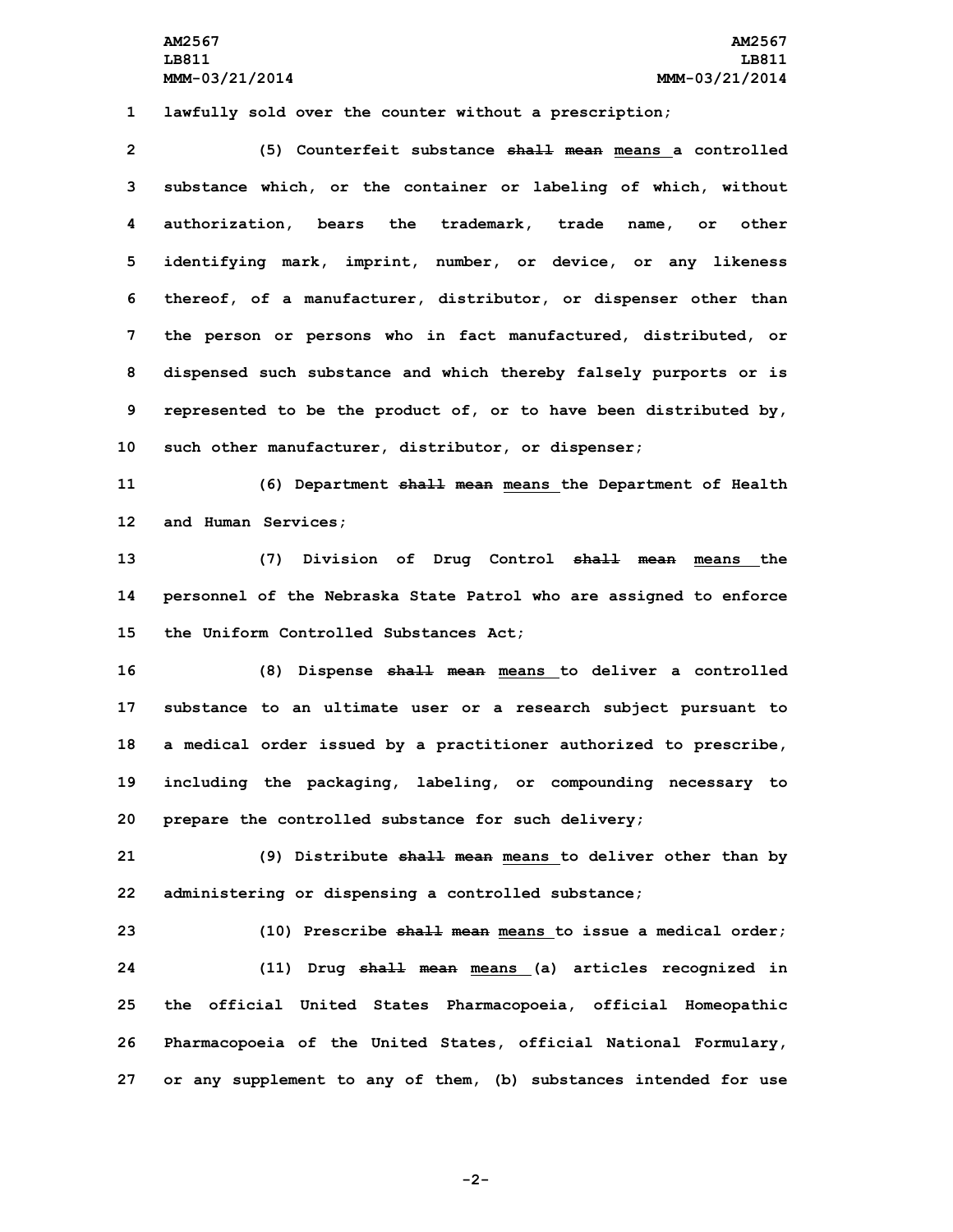**in the diagnosis, cure, mitigation, treatment, or prevention of disease in human beings or animals, and (c) substances intended for use as <sup>a</sup> component of any article specified in subdivision (a) or (b) of this subdivision, but shall does not include devices or their components, parts, or accessories;**

 **(12) Deliver or delivery shall mean means the actual, constructive, or attempted transfer from one person to another of <sup>a</sup> controlled substance, whether or not there is an agency relationship;**

 **(13) Marijuana shall mean means all parts of the plant of the genus cannabis, whether growing or not, the seeds thereof, and every compound, manufacture, salt, derivative, mixture, or preparation of such plant or its seeds, but shall does not include the mature stalks of such plant, hashish, tetrahydrocannabinols extracted or isolated from the plant, fiber produced from such stalks, oil or cake made from the seeds of such plant, any other compound, manufacture, salt, derivative, mixture, or preparation of such mature stalks, or the sterilized seed of such plant which is incapable of germination. When the weight of marijuana is referred to in the Uniform Controlled Substances Act, it shall mean means its weight at or about the time it is seized or otherwise comes into the possession of law enforcement authorities, whether cured or uncured at that time;**

 **(14) Manufacture shall mean means the production, preparation, propagation, conversion, or processing of <sup>a</sup> controlled substance, either directly or indirectly, by extraction from substances of natural origin, independently by means of chemical**

**-3-**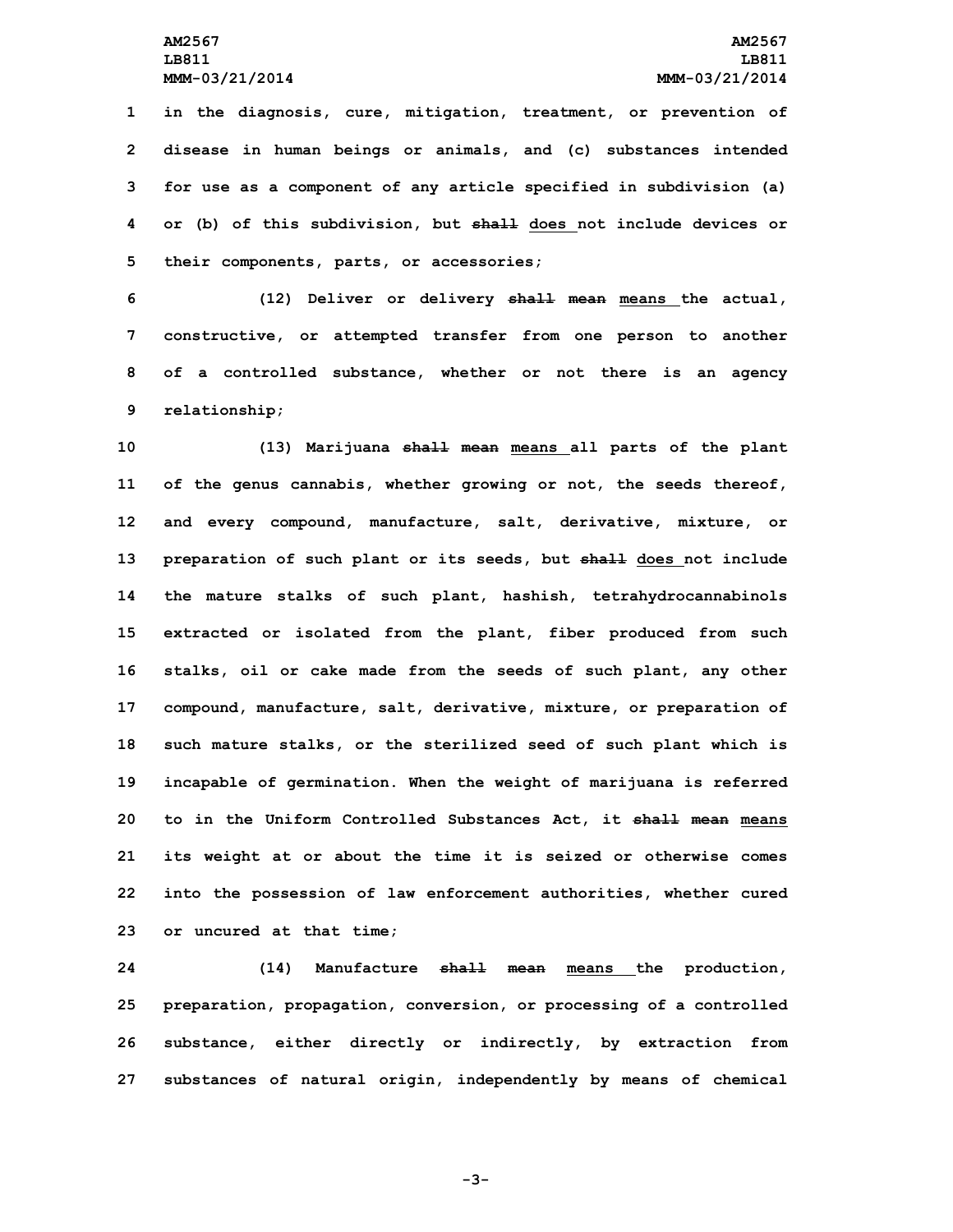**synthesis, or by <sup>a</sup> combination of extraction and chemical synthesis, and shall include includes any packaging or repackaging of the substance or labeling or relabeling of its container. Manufacture shall does not include the preparation or compounding of <sup>a</sup> controlled substance by an individual for his or her own use, except for the preparation or compounding of components or ingredients used for or intended to be used for the manufacture of methamphetamine, or the preparation, compounding, conversion, packaging, or labeling of <sup>a</sup> controlled substance: (a) By <sup>a</sup> practitioner as an incident to his or her prescribing, administering, or dispensing of <sup>a</sup> controlled substance in the course of his or her professional practice; or (b) by <sup>a</sup> practitioner, or by his or her authorized agent under his or her supervision, for the purpose of, or as an incident to, research, teaching, or chemical analysis and not for sale;**

 **(15) Narcotic drug shall mean means any of the following, whether produced directly or indirectly by extraction from substances of vegetable origin, independently by means of chemical synthesis, or by <sup>a</sup> combination of extraction and chemical synthesis: (a) Opium, opium poppy and poppy straw, coca leaves, and opiates; (b) <sup>a</sup> compound, manufacture, salt, derivative, or preparation of opium, coca leaves, or opiates; or (c) <sup>a</sup> substance and any compound, manufacture, salt, derivative, or preparation thereof which is chemically equivalent to or identical with any of the substances referred to in subdivisions (a) and (b) of this subdivision, except that the words narcotic drug as used in the Uniform Controlled Substances Act shall does not include**

**-4-**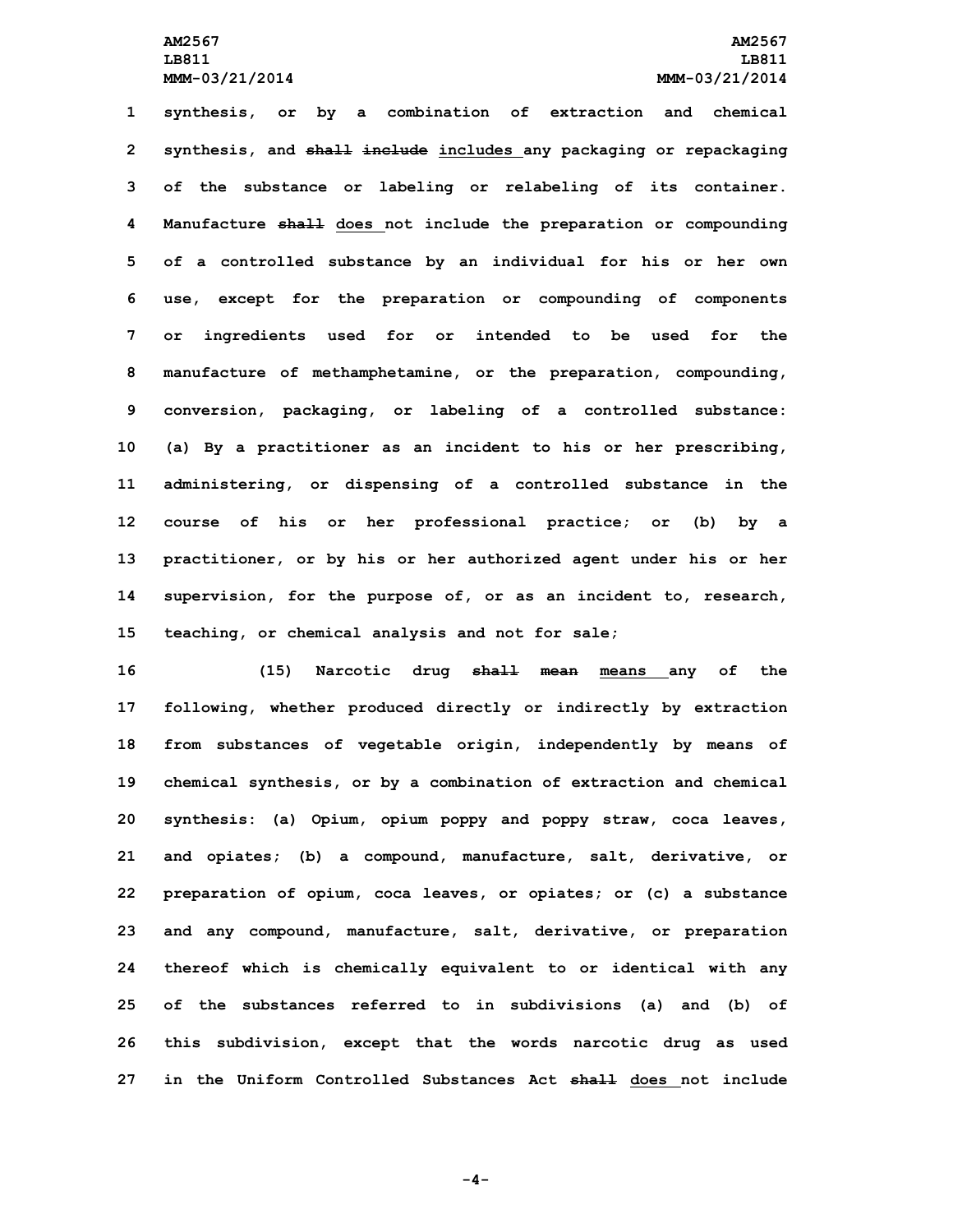**1 decocainized coca leaves or extracts of coca leaves, which extracts 2 do not contain cocaine or ecgonine, or isoquinoline alkaloids of 3 opium;**

 **(16) Opiate shall mean means any substance having an addiction-forming or addiction-sustaining liability similar to morphine or being capable of conversion into <sup>a</sup> drug having such addiction-forming or addiction-sustaining liability. Opiate shall does not include the dextrorotatory isomer of 3-methoxy-n methylmorphinan and its salts. Opiate shall include includes its racemic and levorotatory forms;**

**11 (17) Opium poppy shall mean means the plant of the 12 species Papaver somniferum L., except the seeds thereof;**

**13 (18) Poppy straw shall mean means all parts, except the 14 seeds, of the opium poppy after mowing;**

**15 (19) Person shall mean means any corporation, 16 association, partnership, limited liability company, or one or more 17 individuals;**

 **(20) Practitioner shall mean means <sup>a</sup> physician, <sup>a</sup> physician assistant, <sup>a</sup> dentist, <sup>a</sup> veterinarian, <sup>a</sup> pharmacist, <sup>a</sup> podiatrist, an optometrist, <sup>a</sup> certified nurse midwife, <sup>a</sup> certified registered nurse anesthetist, <sup>a</sup> nurse practitioner, <sup>a</sup> scientific investigator, <sup>a</sup> pharmacy, <sup>a</sup> hospital, or any other person licensed, registered, or otherwise permitted to distribute, dispense, prescribe, conduct research with respect to, or administer <sup>a</sup> controlled substance in the course of practice or research in this state, including an emergency medical service as defined in section 27 38-1207;**

**-5-**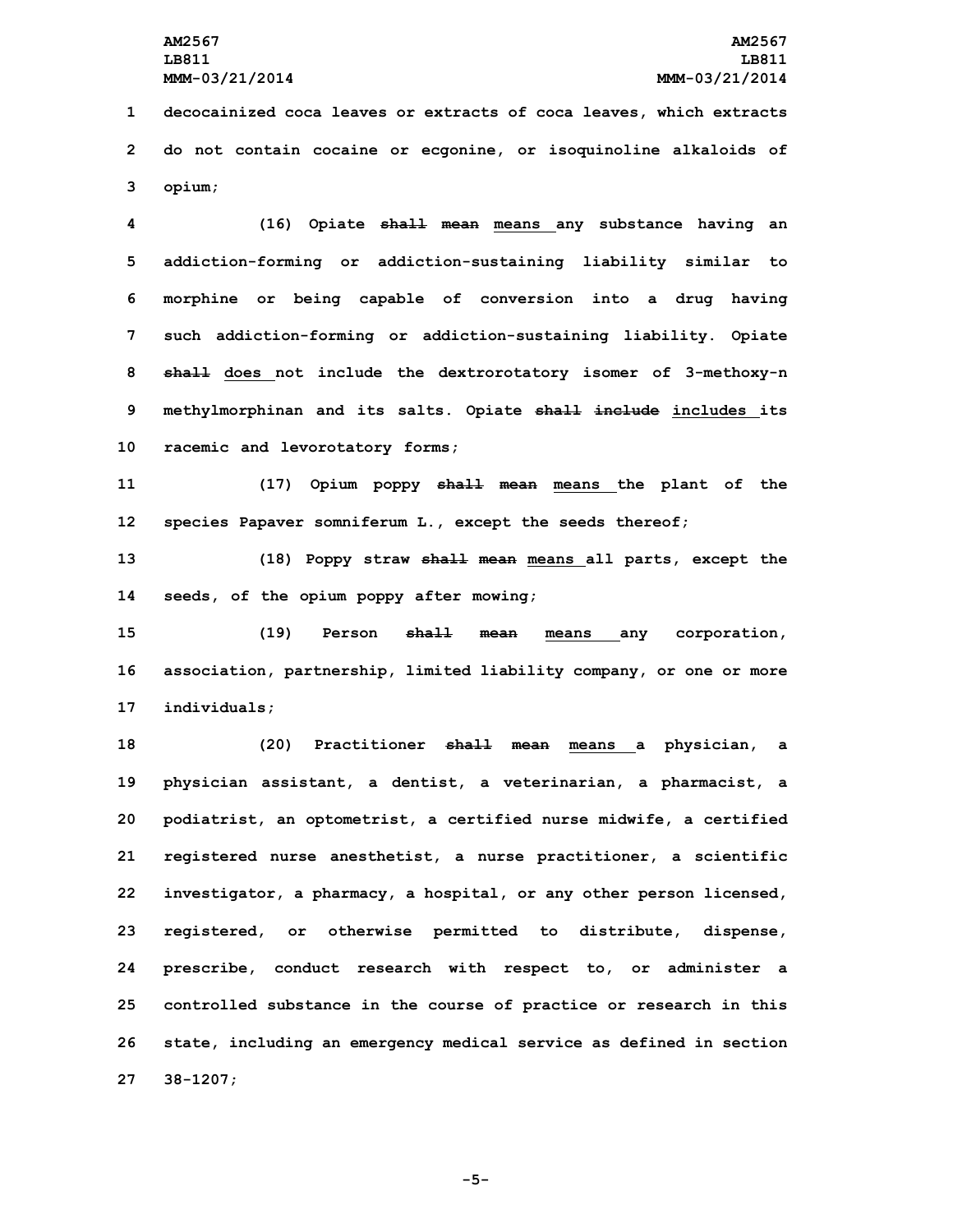**1 (21) Production shall include includes the manufacture, 2 planting, cultivation, or harvesting of <sup>a</sup> controlled substance;**

 **(22) Immediate precursor shall mean means <sup>a</sup> substance which is the principal compound commonly used or produced primarily for use and which is an immediate chemical intermediary used or likely to be used in the manufacture of <sup>a</sup> controlled substance, the control of which is necessary to prevent, curtail, or limit such manufacture;**

**9 (23) State shall mean means the State of Nebraska;**

 **(24) Ultimate user shall mean means <sup>a</sup> person who lawfully possesses <sup>a</sup> controlled substance for his or her own use, for the use of <sup>a</sup> member of his or her household, or for administration to an animal owned by him or her or by <sup>a</sup> member of his or her household;**

**15 (25) Hospital shall have has the same meaning as in 16 section 71-419;**

 **(26) Cooperating individual shall mean means any person, other than <sup>a</sup> commissioned law enforcement officer, who acts on behalf of, at the request of, or as agent for <sup>a</sup> law enforcement agency for the purpose of gathering or obtaining evidence of offenses punishable under the Uniform Controlled Substances Act;**

 **(27) Hashish or concentrated cannabis shall mean: (a) The means (a) the separated resin, whether crude or purified, obtained from <sup>a</sup> plant of the genus cannabis; or (b) any material, preparation, mixture, compound, or other substance which contains ten percent or more by weight of tetrahydrocannabinols;**

**27 (28) Exceptionally hazardous drug shall mean means**

**-6-**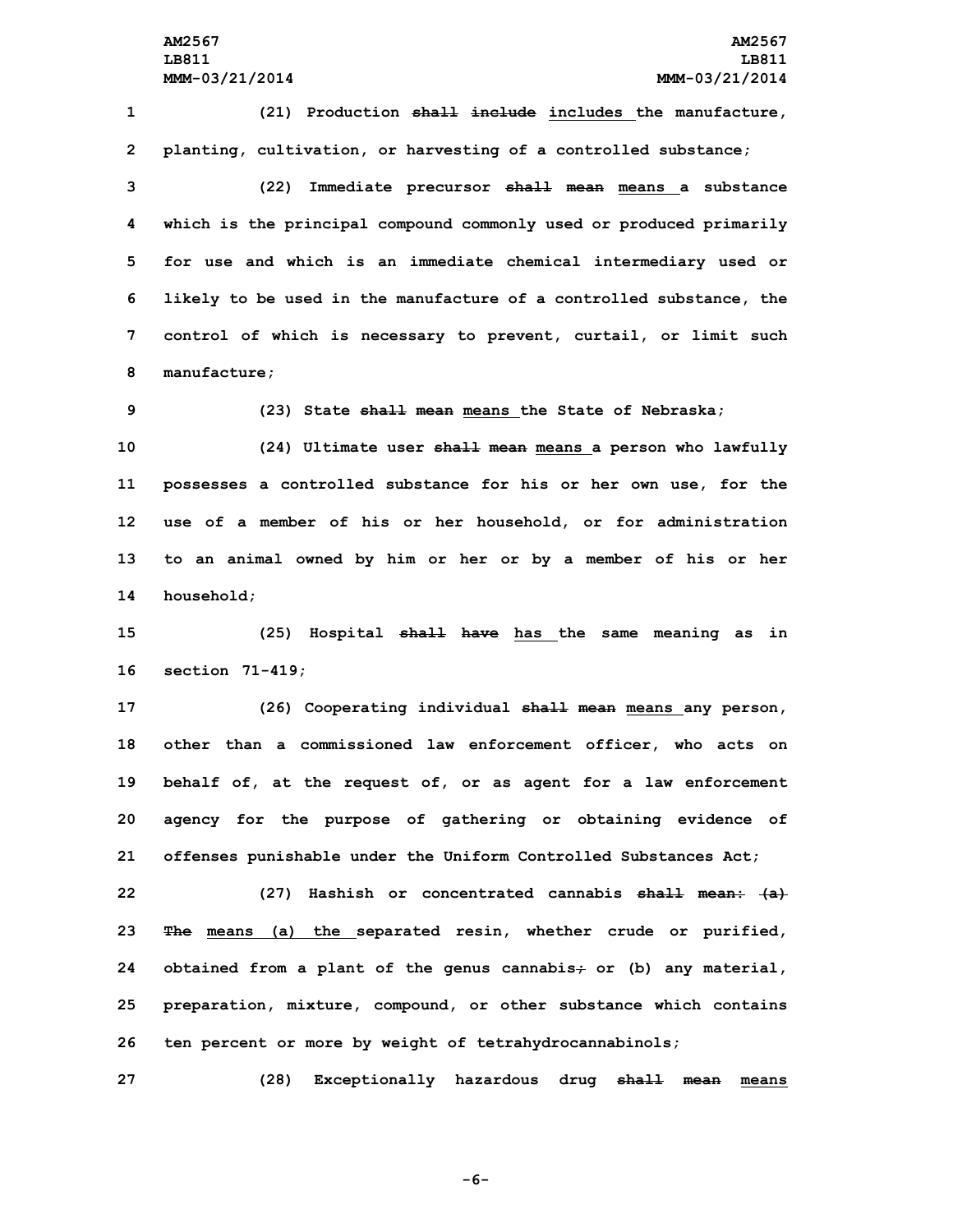**LB811 LB811 MMM-03/21/2014 MMM-03/21/2014**

**AM2567 AM2567**

**1 (a) <sup>a</sup> narcotic drug, (b) thiophene analog of phencyclidine, 2 (c) phencyclidine, (d) amobarbital, (e) secobarbital, (f) 3 pentobarbital, (g) amphetamine, or (h) methamphetamine;**

 **(29) Imitation controlled substance shall mean means a substance which is not a controlled substance or controlled substance analogue but which, by way of express or implied representations and consideration of other relevant factors including those specified in section 28-445, would lead <sup>a</sup> reasonable person to believe the substance is <sup>a</sup> controlled substance or controlled substance analogue. <sup>A</sup> placebo or registered investigational drug manufactured, distributed, possessed, or delivered in the ordinary course of practice or research by <sup>a</sup> health care professional shall not be deemed to be an imitation controlled substance;**

 **(30)(a) Controlled substance analogue shall mean means <sup>a</sup> substance (i) the chemical structure of which is substantially similar to the chemical structure of a Schedule I or Schedule II controlled substance as provided in section 28-405 or (ii) which has <sup>a</sup> stimulant, depressant, analgesic, or hallucinogenic effect on the central nervous system that is substantially similar to or greater than the stimulant, depressant, analgesic, or hallucinogenic effect on the central nervous system of <sup>a</sup> Schedule <sup>I</sup> or Schedule II controlled substance as provided in section 28-405. <sup>A</sup> controlled substance analogue shall, to the extent intended for human consumption, be treated as <sup>a</sup> controlled substance under Schedule <sup>I</sup> of section 28-405 for purposes of the Uniform Controlled Substances Act; and**

**-7-**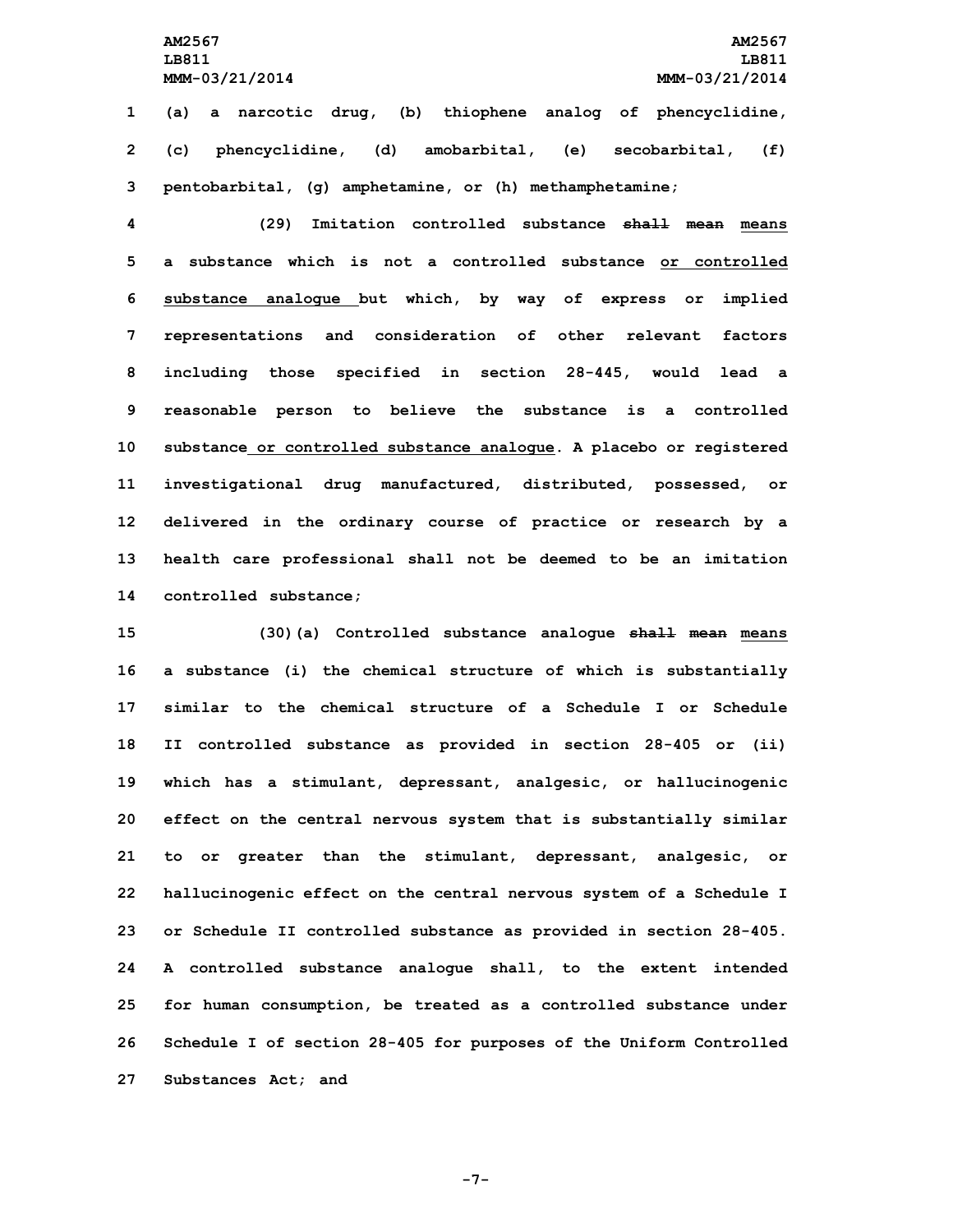## **AM2567 AM2567 LB811 LB811 MMM-03/21/2014 MMM-03/21/2014**

 **(b) Controlled substance analogue shall does not include (i) <sup>a</sup> controlled substance, (ii) any substance generally recognized as safe and effective within the meaning of the Federal Food, Drug, and Cosmetic Act, 21 U.S.C. 301 et seq., as such act existed on January 1, 2009, 2014, (iii) any substance for which there is an approved new drug application, or (iv) with respect to <sup>a</sup> particular person, any substance if an exemption is in effect for investigational use for that person, under section 505 of the Federal Food, Drug, and Cosmetic Act, 21 U.S.C. 355, as such section existed on January 1, 2009, 2014, to the extent conduct with respect to such substance is pursuant to such exemption;**

 **(31) Anabolic steroid shall mean means any drug or hormonal substance, chemically and pharmacologically related to testosterone (other than estrogens, progestins, and corticosteroids), that promotes muscle growth and includes any controlled substance in Schedule III(d) of section 28-405. Anabolic steroid shall does not include any anabolic steroid which is expressly intended for administration through implants to cattle or other nonhuman species and has been approved by the Secretary of Health and Human Services for such administration, but if any person prescribes, dispenses, or distributes such <sup>a</sup> steroid for human use, such person shall be considered to have prescribed, dispensed, or distributed an anabolic steroid within the meaning of this subdivision;**

**25 (32) Chart order shall mean means an order for <sup>a</sup> 26 controlled substance issued by <sup>a</sup> practitioner for <sup>a</sup> patient 27 who is in the hospital where the chart is stored or for <sup>a</sup>**

**-8-**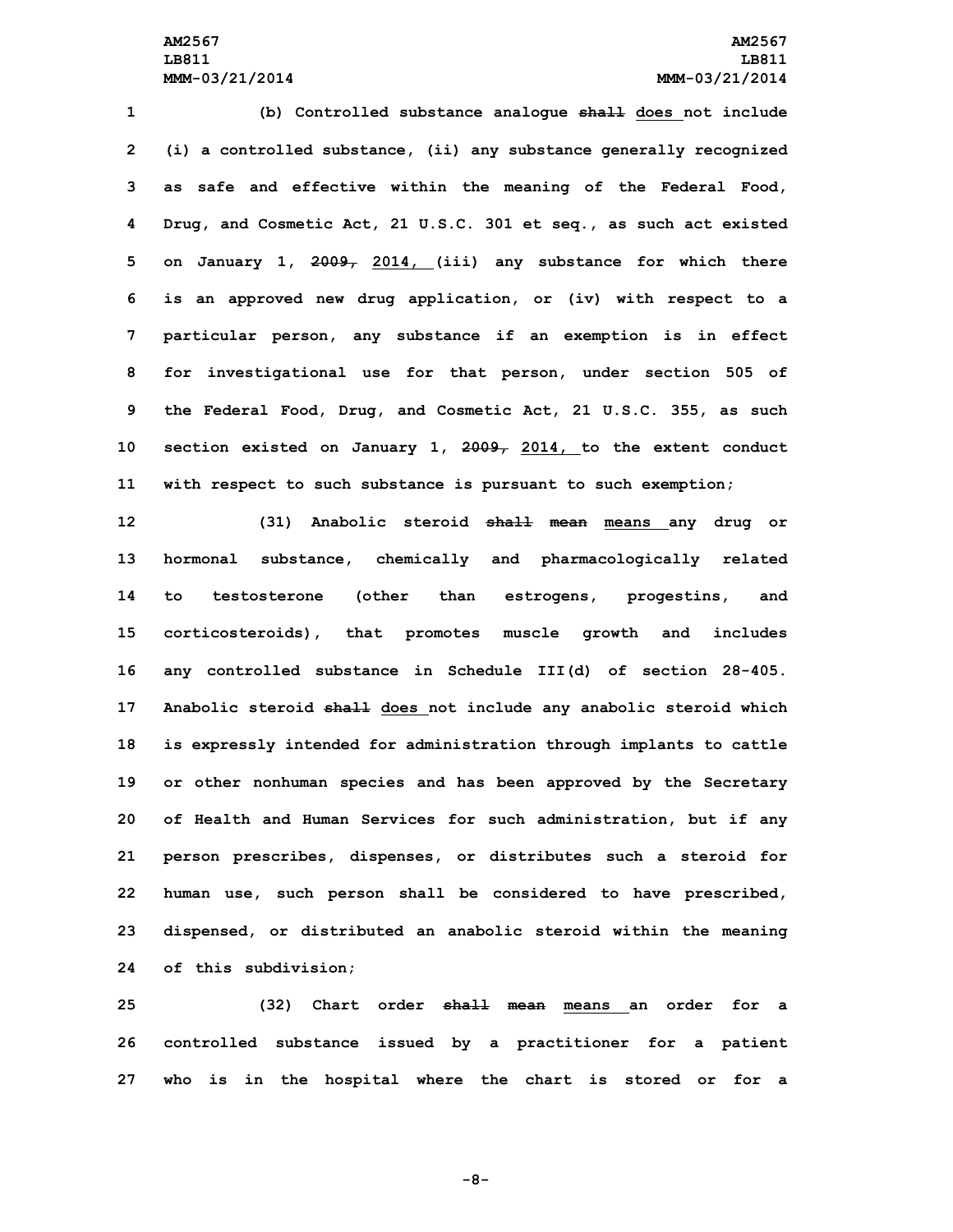**1 patient receiving detoxification treatment or maintenance treatment 2 pursuant to section 28-412. Chart order shall does not include <sup>a</sup> 3 prescription;**

**4 (33) Medical order shall mean means <sup>a</sup> prescription, <sup>a</sup> 5 chart order, or an order for pharmaceutical care issued by <sup>a</sup> 6 practitioner;**

**7 (34) Prescription shall mean means an order for <sup>a</sup> 8 controlled substance issued by <sup>a</sup> practitioner. Prescription shall 9 does not include <sup>a</sup> chart order;**

**10 (35) Registrant shall mean means any person who has 11 <sup>a</sup> controlled substances registration issued by the state or the 12 administration;**

 **(36) Reverse distributor shall mean means <sup>a</sup> person whose primary function is to act as an agent for <sup>a</sup> pharmacy, wholesaler, manufacturer, or other entity by receiving, inventorying, and managing the disposition of outdated, expired, or otherwise nonsaleable controlled substances;**

 **(37) Signature shall mean means the name, word, or mark of <sup>a</sup> person written in his or her own hand with the intent to authenticate <sup>a</sup> writing or other form of communication or <sup>a</sup> digital signature which complies with section 86-611 or an electronic signature;**

 **(38) Facsimile shall mean means <sup>a</sup> copy generated by <sup>a</sup> system that encodes <sup>a</sup> document or photograph into electrical signals, transmits those signals over telecommunications lines, and reconstructs the signals to create an exact duplicate of the original document at the receiving end;**

**-9-**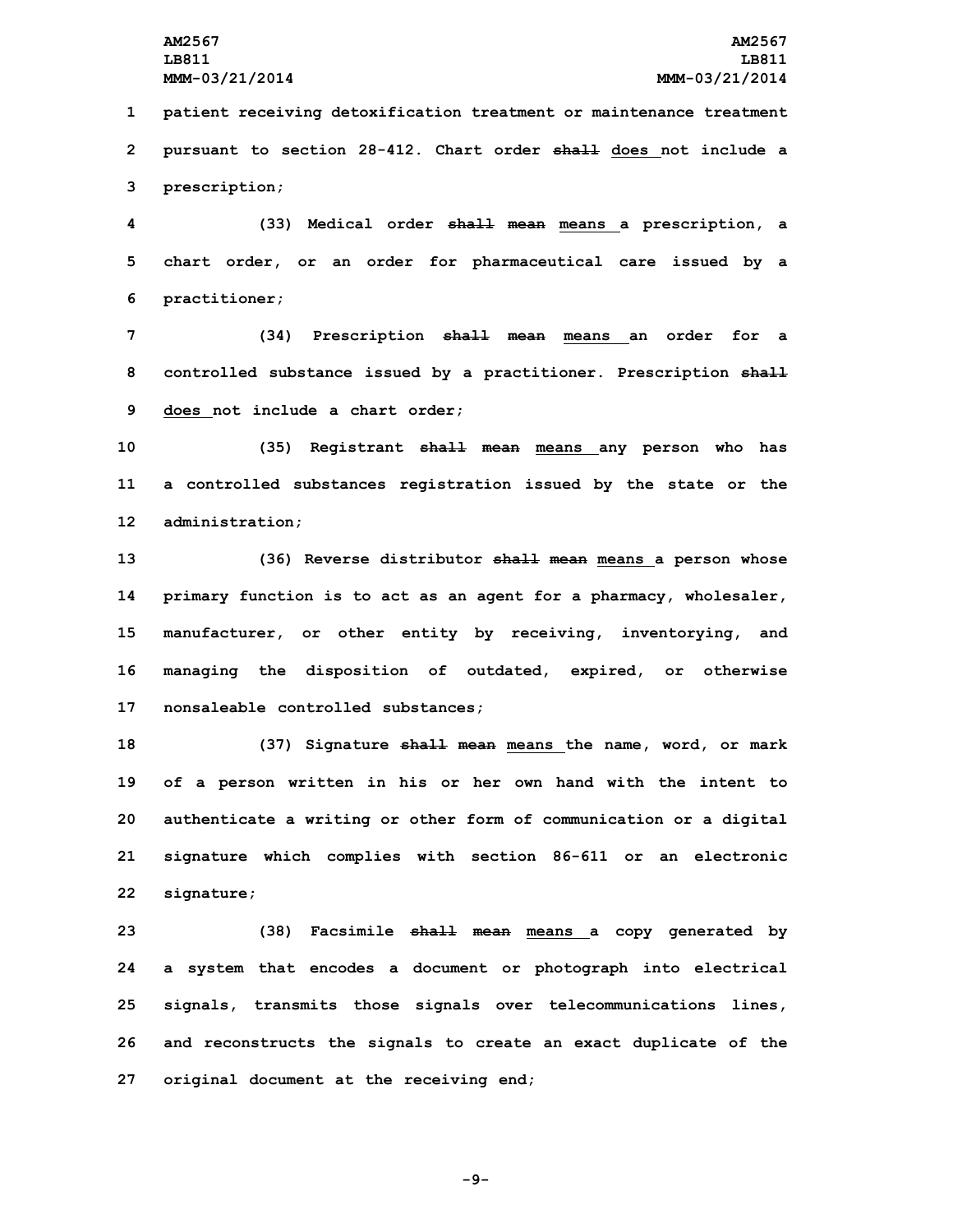**1 (39) Electronic signature shall have has the definition 2 found in section 86-621;**

 **(40) Electronic transmission shall mean means transmission of information in electronic form. Electronic transmission may include includes computer-to-computer transmission or computer-to-facsimile transmission; and**

 **(41) Long-term care facility shall mean means an intermediate care facility, an intermediate care facility for persons with developmental disabilities, <sup>a</sup> long-term care hospital, <sup>a</sup> mental health center, <sup>a</sup> nursing facility, or <sup>a</sup> skilled nursing facility, as such terms are defined in the Health Care Facility Licensure Act;.**

**13 (42) Compounding has the same meaning as in section 14 38-2811; and**

 **(43) Cannabinoid receptor agonist shall mean any chemical compound or substance that, according to scientific or medical research, study, testing, or analysis, demonstrates the presence of binding activity at one or more of the CB1 or CB2 cell membrane receptors located within the human body.**

**20 Sec. 2. Section 28-401.01, Revised Statutes Cumulative 21 Supplement, 2012, is amended to read:**

**22 28-401.01 Sections 28-401 to 28-456.01 and 28-458 to 23 28-462 and sections 6 to 12 of this act shall be known and may be 24 cited as the Uniform Controlled Substances Act.**

**25 Sec. 4. Section 28-413, Reissue Revised Statutes of 26 Nebraska, is amended to read:**

**27 28-413 Controlled substances listed in Schedules I and**

**-10-**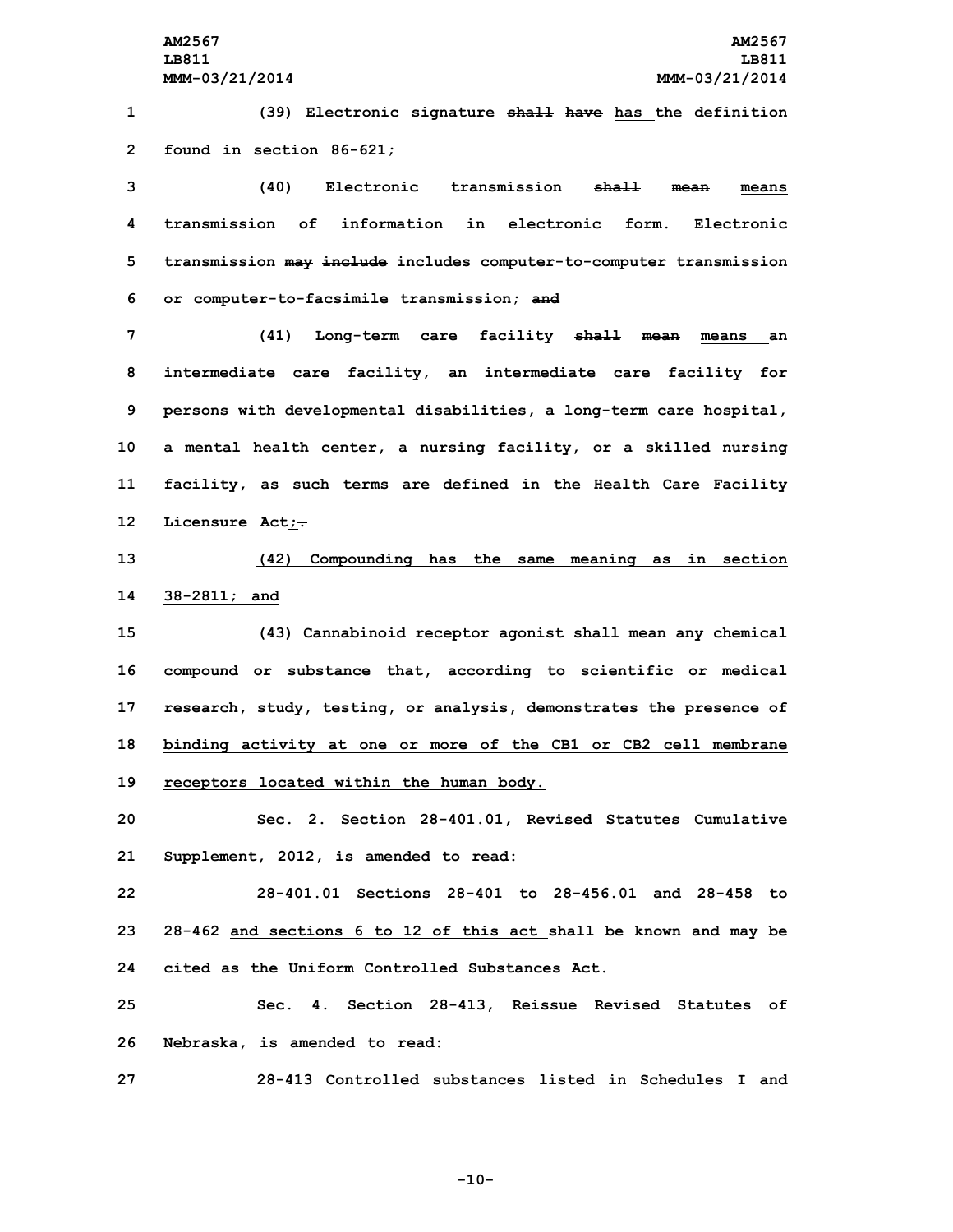**1 II of section 28-405 shall be distributed by <sup>a</sup> registrant to 2 another registrant only pursuant to an order form or the electronic 3 controlled substance ordering system of the administration.**

 **Compliance with the provisions of the Controlled Substances Act, 21 U.S.C. 801 et seq., as such act existed on May 1, 2001, January 1, 2014, respecting order forms shall be deemed compliance with this section.**

**8 Sec. 5. Section 28-414, Revised Statutes Cumulative 9 Supplement, 2012, is amended to read:**

 **28-414 (1)(a) Except as otherwise provided in this subsection section or section 28-412 or when administered directly by <sup>a</sup> practitioner to an ultimate user, <sup>a</sup> controlled substance listed in Schedule II of section 28-405 shall not be dispensed without the written <sup>a</sup> prescription bearing the signature of from <sup>a</sup> practitioner authorized to prescribe. No prescription for <sup>a</sup> controlled substance listed in Schedule II of section 28-405 shall be filled more than six months from the date of issuance. A prescription for <sup>a</sup> controlled substance listed in Schedule II of section 28-405 shall not be refilled.**

 **(2) <sup>A</sup> prescription for controlled substances listed in Schedule II of section 28-405 must contain the following information prior to being filled by <sup>a</sup> pharmacist or dispensing practitioner: (a) Patient's name and address, (b) name of the drug, device, or biological, (c) strength of the drug or biological, (d) dosage form of the drug or biological, if applicable, (e) quantity of the drug, device, or biological prescribed, (f) directions for use, (g) date of issuance, (h) prescribing practitioner's name**

**-11-**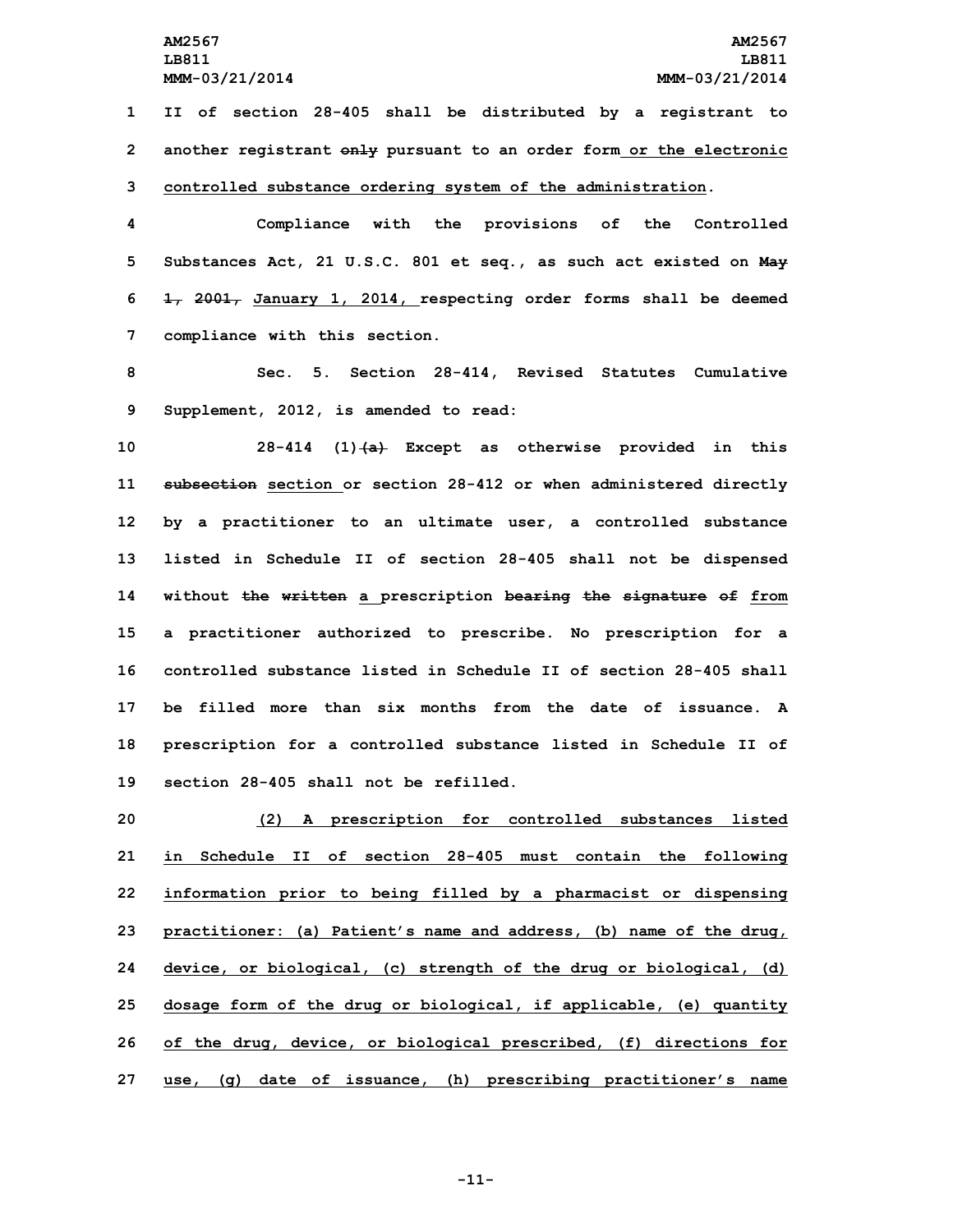**and address, and (i) Drug Enforcement Administration number of the prescribing practitioner. If the prescription is <sup>a</sup> written paper prescription, the paper prescription must contain the prescribing practitioner's manual signature. If the prescription is an electronic prescription, the electronic prescription must contain all of the elements in subdivisions (a) through (i) of this subsection, must be digitally signed, and must be transmitted to and received by the pharmacy electronically to meet all of the requirements of the Controlled Substances Act, 21 U.S.C. 801 et seq., as it existed on January 1, 2014, pertaining to electronic prescribing of controlled substances.**

 **(b) (3) In emergency situations as defined by rule and regulation of the department, <sup>a</sup> controlled substance listed in Schedule II of section 28-405 may be dispensed pursuant to <sup>a</sup> facsimile of <sup>a</sup> written, signed prescription bearing the word "emergency" or pursuant to an oral prescription reduced to writing in accordance with subdivision (3)(b) subsection (2) of this section, except for the prescribing practitioner's signature, and bearing the word "emergency".**

**20 (c) (4)(a) In nonemergency situations:**

 **(i) A controlled substance listed in Schedule II of section 28-405 may be dispensed pursuant to <sup>a</sup> facsimile of <sup>a</sup> written, signed paper prescription if the original written, signed paper prescription is presented to the pharmacist for review before the controlled substance is dispensed, except as provided in subdivision (1)(c)(ii) or (1)(c)(iii) of this section; (a)(ii) or (iii) of this subsection;**

**-12-**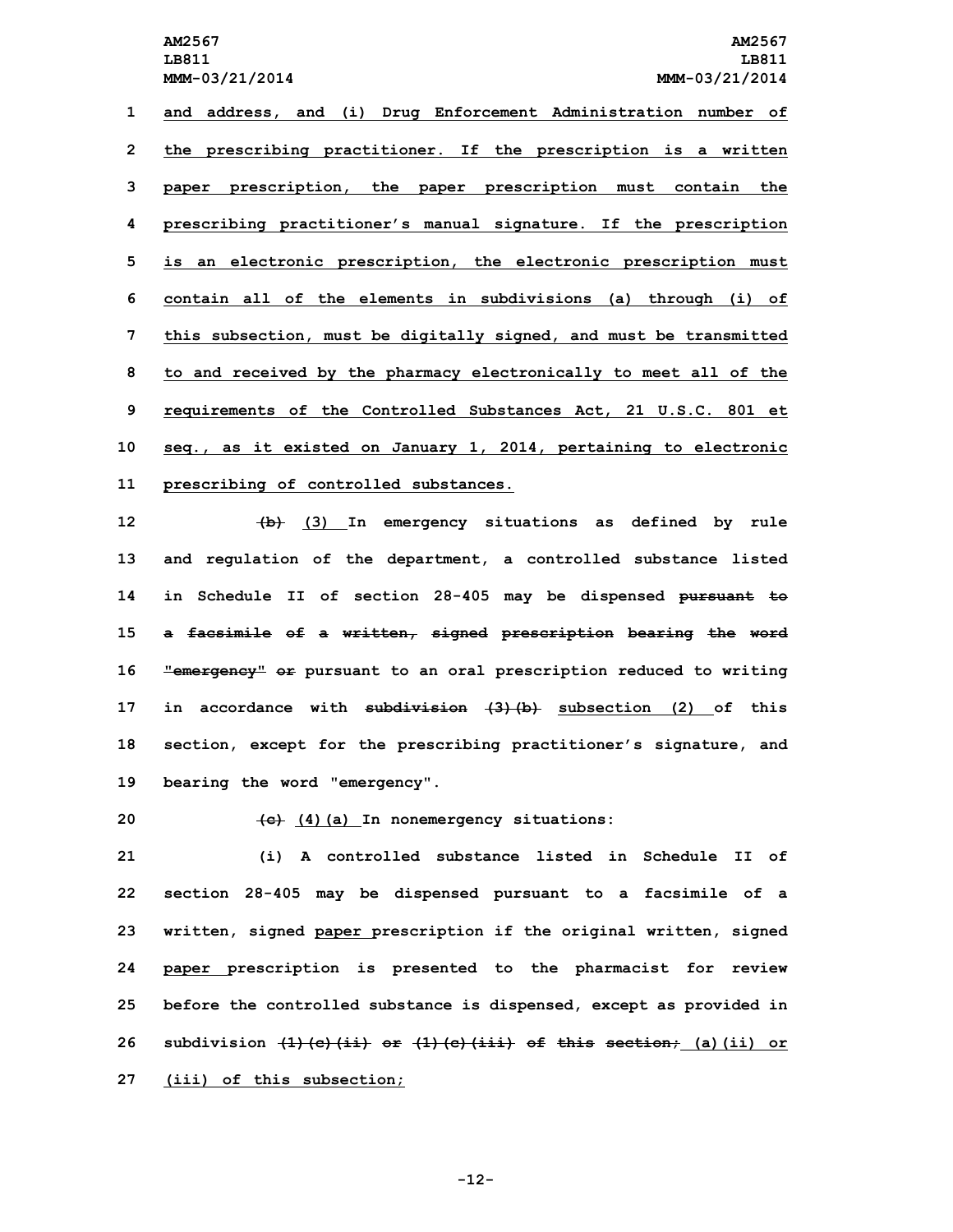**(ii) <sup>A</sup> narcotic drug listed in Schedule II of section 28-405 may be dispensed pursuant to <sup>a</sup> facsimile of <sup>a</sup> written, signed paper prescription (A) to be compounded for direct parenteral administration to <sup>a</sup> patient for the purpose of home infusion therapy or (B) for administration to <sup>a</sup> patient enrolled in <sup>a</sup> hospice care program and bearing the words "hospice patient"; and (iii) A controlled substance listed in Schedule II of section 28-405 may be dispensed pursuant to <sup>a</sup> facsimile of <sup>a</sup> written, signed paper prescription for administration to <sup>a</sup> resident of <sup>a</sup> long-term care facility. ; and**

 **(iv) (b) For purposes of subdivisions (1)(c)(ii) and (1)(c)(iii) of this section, (a)(ii) and (iii) of this subsection, <sup>a</sup> facsimile of <sup>a</sup> written, signed paper prescription shall serve as the original written prescription and shall be maintained in accordance with subdivision (3)(a) of this section. subsection (1) of section 8 of this act.**

 **(d)(i) (5)(a) <sup>A</sup> prescription for <sup>a</sup> controlled substance listed in Schedule II of section 28-405 may be partially filled if the pharmacist does not supply the full quantity prescribed and he or she makes <sup>a</sup> notation of the quantity supplied on the face of the prescription or in the electronic record. The remaining portion of the prescription may be filled within seventy-two hours of the first partial filling. The pharmacist shall notify the prescribing practitioner if the remaining portion of the prescription is not or cannot be filled within such period. No further quantity may be supplied after such period without <sup>a</sup> new written, signed paper prescription.**

**-13-**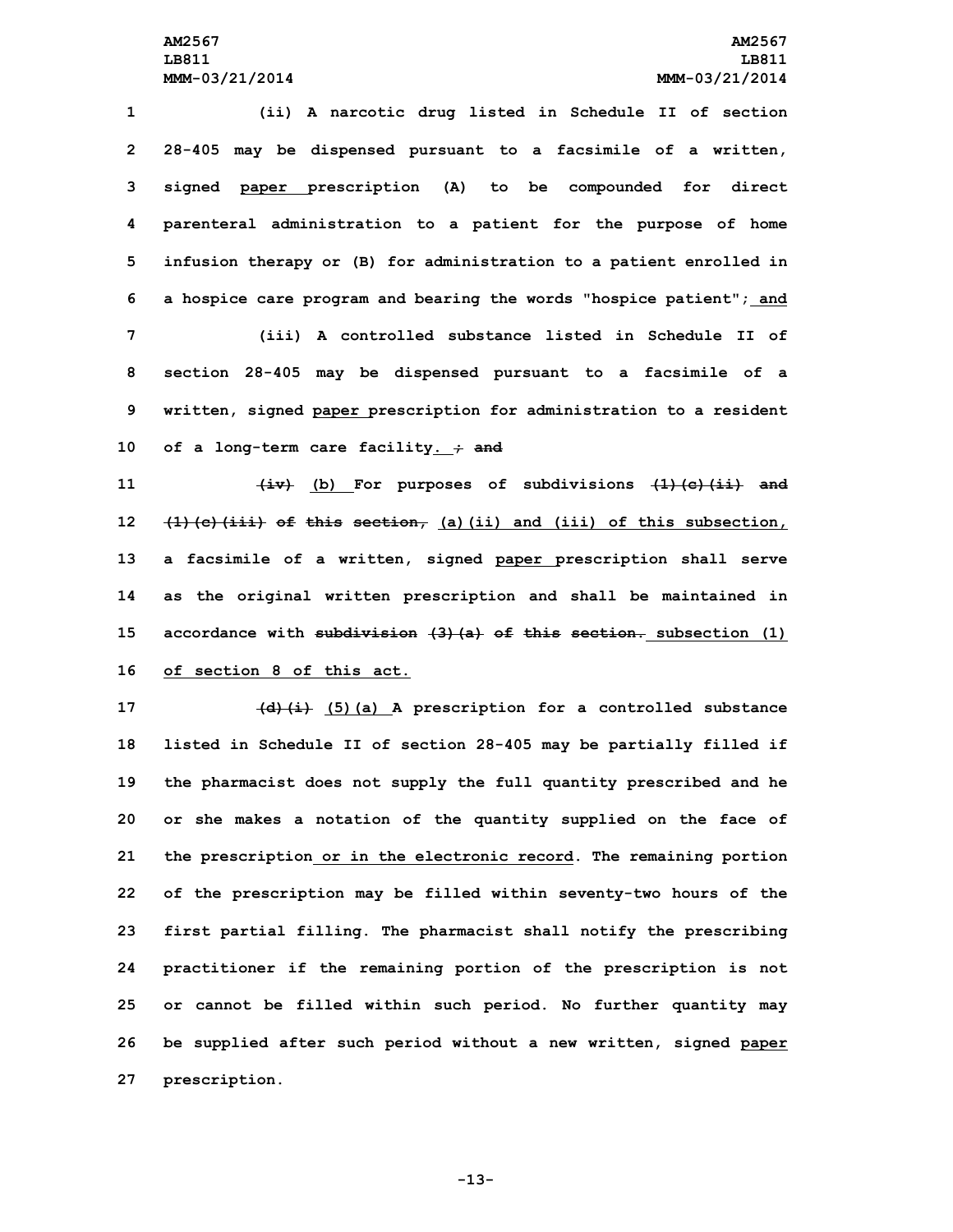**(ii) (b) <sup>A</sup> prescription for <sup>a</sup> controlled substance listed in Schedule II of section 28-405 written for <sup>a</sup> patient in <sup>a</sup> long-term care facility or for <sup>a</sup> patient with <sup>a</sup> medical diagnosis documenting <sup>a</sup> terminal illness may be partially filled. Such prescription shall bear the words "terminally ill" or "long-term care facility patient" on its face or in the electronic record. If there is any question whether <sup>a</sup> patient may be classified as having <sup>a</sup> terminal illness, the pharmacist shall contact the prescribing practitioner prior to partially filling the prescription. Both the pharmacist and the prescribing practitioner have <sup>a</sup> corresponding responsibility to assure that the controlled substance is for <sup>a</sup> terminally ill patient. For each partial filling, the dispensing pharmacist shall record on the back of the prescription or on another appropriate record, uniformly maintained and readily retrievable, the date of the partial filling, quantity dispensed, remaining quantity authorized to be dispensed, and the identification of the dispensing pharmacist. The total quantity of controlled substances listed in Schedule II which is dispensed in all partial fillings shall not exceed the total quantity prescribed. <sup>A</sup> prescription for <sup>a</sup> Schedule II controlled substance for <sup>a</sup> patient in <sup>a</sup> long-term care facility or <sup>a</sup> patient with <sup>a</sup> medical diagnosis documenting <sup>a</sup> terminal illness is valid for sixty days from the date of issuance or until discontinuance of the prescription, whichever occurs first.**

**25 (2)(a) Except as otherwise provided in this subsection 26 or when administered directly by <sup>a</sup> practitioner to an ultimate 27 user, <sup>a</sup> controlled substance listed in Schedule III, IV, or V of**

**-14-**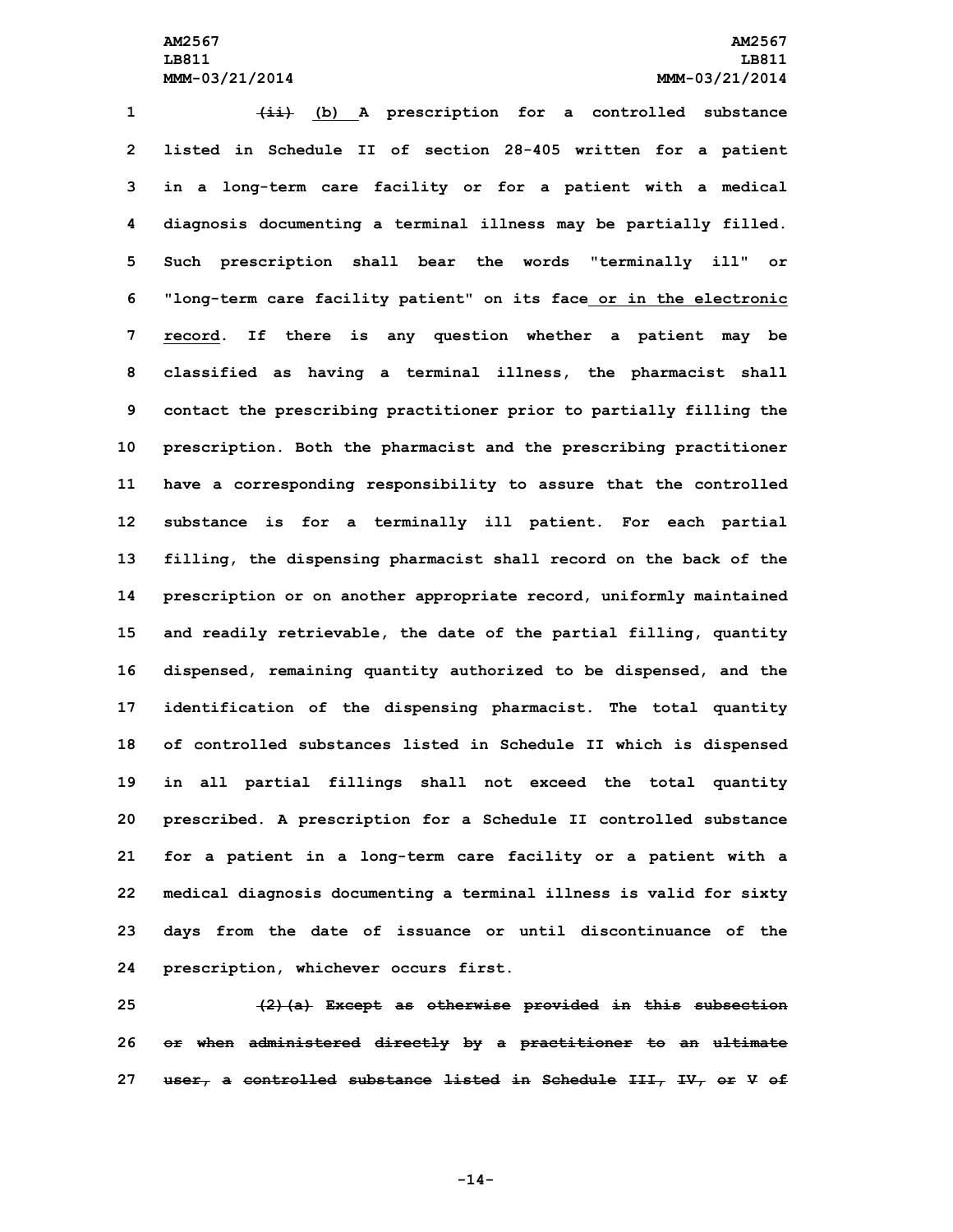**section 28-405 shall not be dispensed without <sup>a</sup> written or oral medical order. Such medical order is valid for six months after the date of issuance. Authorization from <sup>a</sup> practitioner authorized to prescribe is required to refill <sup>a</sup> prescription for <sup>a</sup> controlled substance listed in Schedule III, IV, or V of section 28-405. Such prescriptions shall not be refilled more than five times within six months after the date of issuance. Original prescription information for any controlled substance listed in Schedule III, IV, or <sup>V</sup> of section 28-405 may be transferred between pharmacies for purposes of refill dispensing pursuant to section 38-2871.**

 **(b) A controlled substance listed in Schedule III, IV, or <sup>V</sup> of section 28-405 may be dispensed pursuant to <sup>a</sup> facsimile of <sup>a</sup> written, signed prescription. The facsimile of <sup>a</sup> written, signed prescription shall serve as the original written prescription for purposes of this subsection and shall be maintained in accordance with the provisions of subdivision (3)(c) of this section.**

 **(c) <sup>A</sup> prescription for <sup>a</sup> controlled substance listed in Schedule III, IV, or <sup>V</sup> of section 28-405 may be partially filled if (i) each partial filling is recorded in the same manner as <sup>a</sup> refilling, (ii) the total quantity dispensed in all partial fillings does not exceed the total quantity prescribed, and (iii) each partial filling is dispensed within six months after the prescription was issued.**

 **(3)(a) Prescriptions for all controlled substances listed in Schedule II of section 28-405 shall be kept in <sup>a</sup> separate file by the dispensing practitioner and shall be maintained for <sup>a</sup> minimum of five years. The practitioner shall make all such**

**-15-**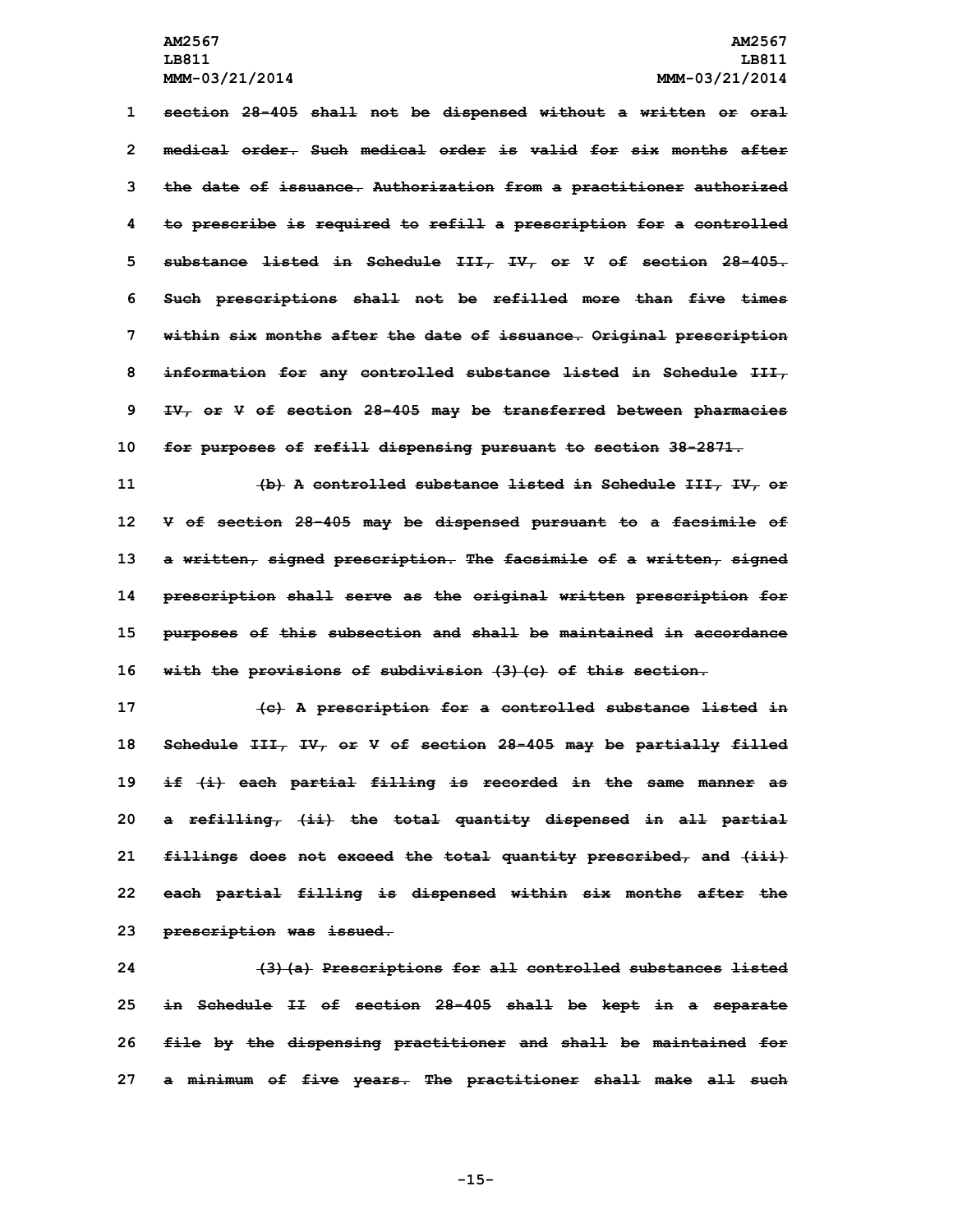**AM2567 AM2567 LB811 LB811 MMM-03/21/2014 MMM-03/21/2014**

**1 files readily available to the department and law enforcement for 2 inspection without <sup>a</sup> search warrant.**

 **(b) All prescriptions for controlled substances listed in Schedule II of section 28-405 shall contain the name and address of the patient, the name and address of the prescribing practitioner, the Drug Enforcement Administration number of the prescribing practitioner, the date of issuance, and the prescribing practitioner's signature. If the prescription is for an animal, it shall also state the name and address of the owner of the animal and the species of the animal.**

 **(c) Prescriptions for all controlled substances listed in Schedule III, IV, or V of section 28-405 shall be maintained either separately from other prescriptions or in <sup>a</sup> form in which the information required is readily retrievable from ordinary business records of the dispensing practitioner and shall be maintained for <sup>a</sup> minimum of five years. The practitioner shall make all such records readily available to the department and law enforcement for inspection without <sup>a</sup> search warrant.**

 **(d) All prescriptions for controlled substances listed in Schedule III, IV, or V of section 28-405 shall contain the name and address of the patient, the name and address of the prescribing practitioner, the Drug Enforcement Administration number of the prescribing practitioner, the date of issuance, and for written prescriptions, the prescribing practitioner's signature. If the prescription is for an animal, it shall also state the owner's name and address and species of the animal.**

**27 (e) <sup>A</sup> registrant who is the owner of <sup>a</sup> controlled**

**-16-**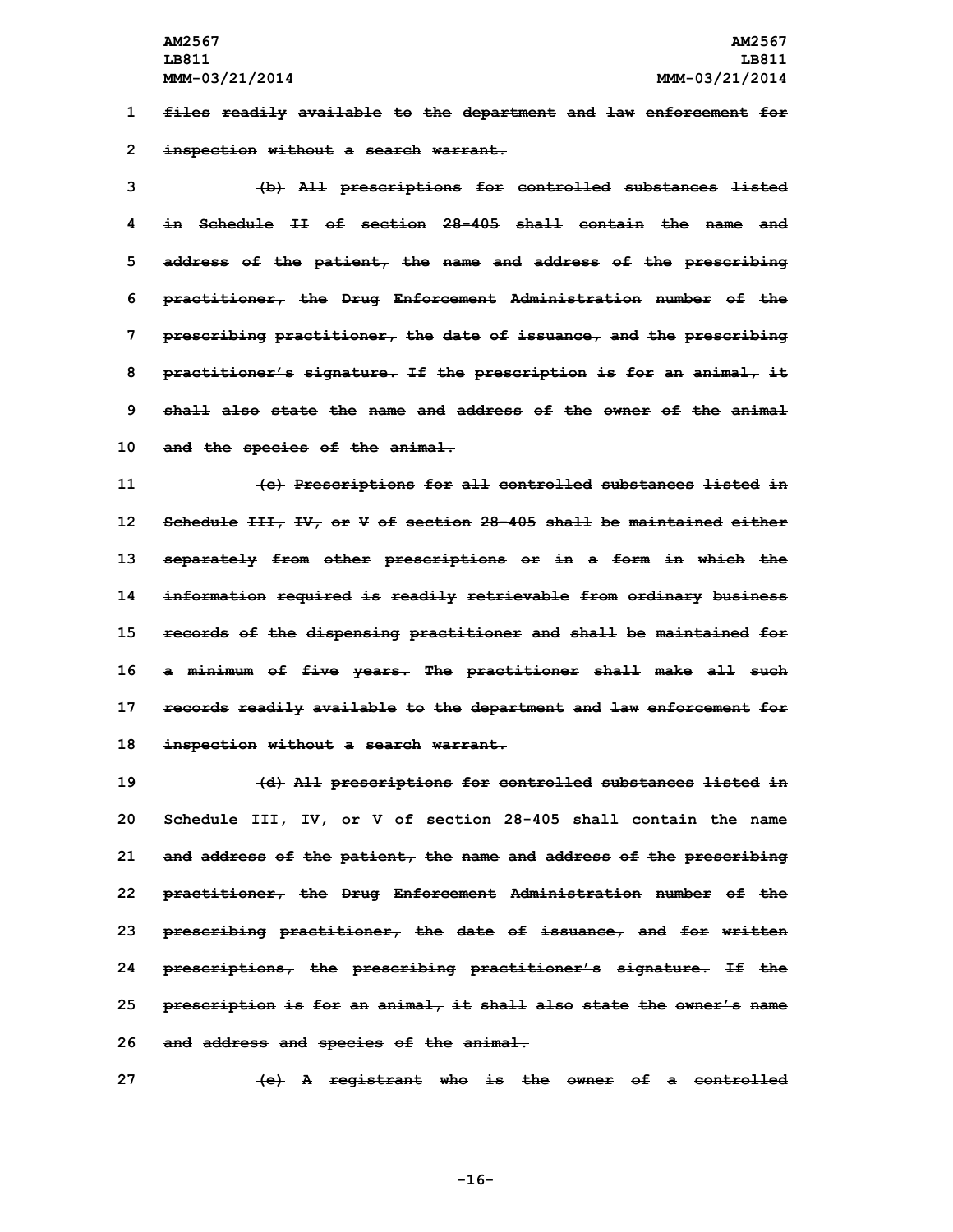**1 substance may transfer:**

**2 (i) Any controlled substance listed in Schedule <sup>I</sup> or II 3 of section 28-405 to another registrant as provided by law or by 4 rule and regulation of the department; and**

**5 (ii) Any controlled substance listed in Schedule III, IV, 6 or <sup>V</sup> of section 28-405 to another registrant if such owner complies 7 with subsection (4) of section 28-411.**

 **(f)(i) The owner of any stock of controlled substances may cause such controlled substances to be destroyed pursuant to this subdivision when the need for such substances ceases. Complete records of controlled substances destruction pursuant to this subdivision shall be maintained by the registrant for five years from the date of destruction.**

**14 (ii) When the owner is <sup>a</sup> registrant:**

 **(A) Controlled substances listed in Schedule II, III, IV, or <sup>V</sup> of section 28-405 may be destroyed by <sup>a</sup> pharmacy inspector, by <sup>a</sup> reverse distributor, or by the federal Drug Enforcement Administration. Upon destruction, any forms required by the administration to document such destruction shall be completed; (B) Liquid controlled substances in opened containers which originally contained fifty milliliters or less or compounded liquid controlled substances within the facility where they were compounded may be destroyed if witnessed by two individuals credentialed under the Uniform Credentialing Act and designated by the facility and recorded in accordance with subsection (4) of section 28-411; or**

**27 (C) Solid controlled substances in opened unit-dose**

**-17-**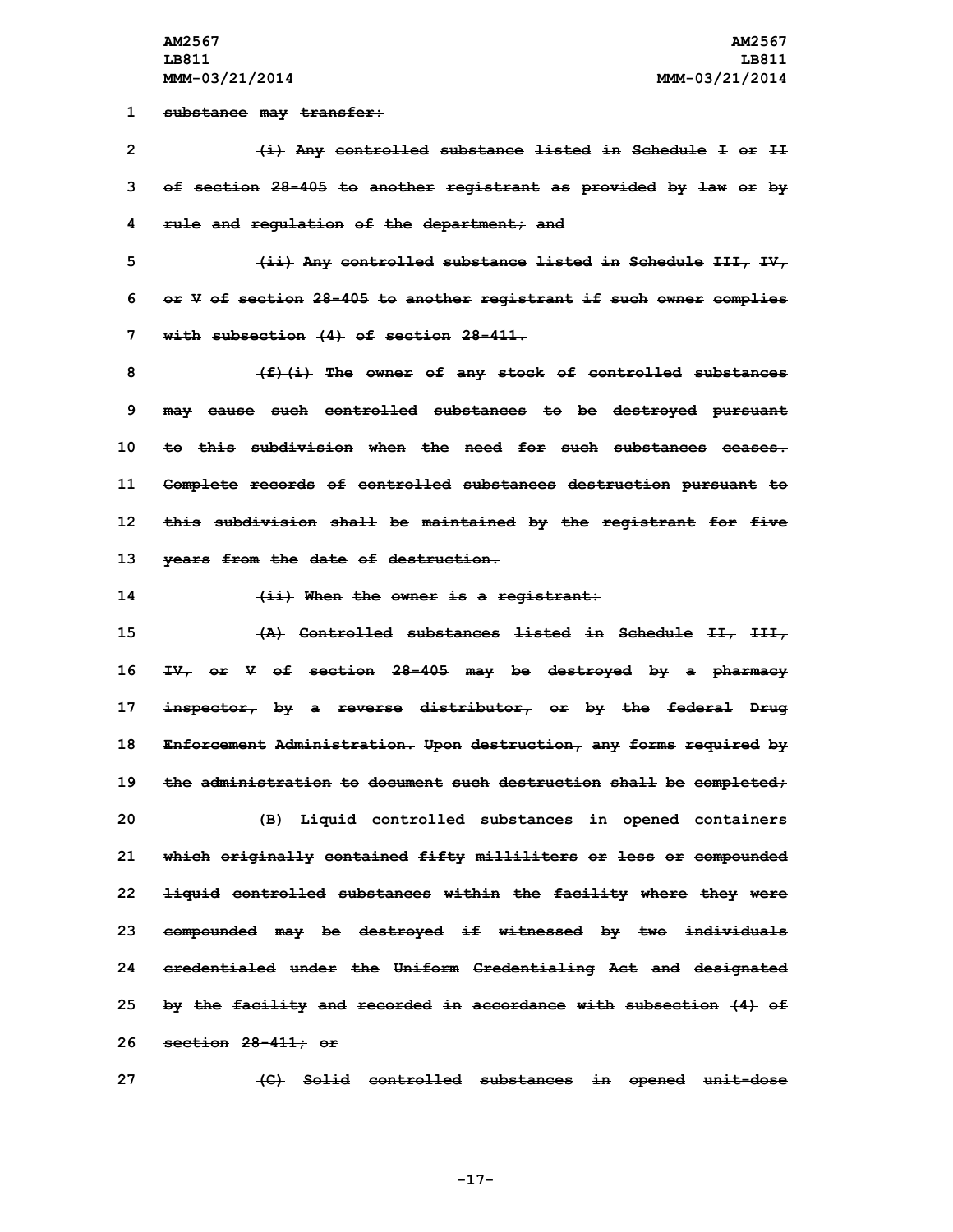**containers or which have been adulterated within <sup>a</sup> hospital where they were to be administered to patients at such hospital may be destroyed if witnessed by two individuals credentialed under the Uniform Credentialing Act and designated by the hospital and recorded in accordance with subsection (4) of section 28-411.**

 **(iii) When the owner is <sup>a</sup> patient, such owner may transfer the controlled substances to <sup>a</sup> pharmacy for immediate destruction by two individuals credentialed under the Uniform Credentialing Act and designated by the pharmacy.**

 **(iv) When the owner is <sup>a</sup> resident of <sup>a</sup> long-term care facility or hospital, <sup>a</sup> controlled substance listed in Schedule II, III, IV, or <sup>V</sup> of section 28-405 shall be destroyed by two individuals credentialed under the Uniform Credentialing Act and designated by the facility or hospital.**

 **(g) Before dispensing any controlled substance listed in Schedule II, III, IV, or <sup>V</sup> of section 28-405, the dispensing practitioner shall affix <sup>a</sup> label to the container in which the controlled substance is dispensed. Such label shall bear the name and address of the pharmacy or dispensing practitioner, the name of the patient, the date of filling, the consecutive number of the prescription under which it is recorded in the practitioner's prescription records, the name of the prescribing practitioner, and the directions for use of the controlled substance. Unless the prescribing practitioner writes "do not label" or words of similar import on the original written prescription or so designates in an oral prescription, such label shall also bear the name of the controlled substance.**

**-18-**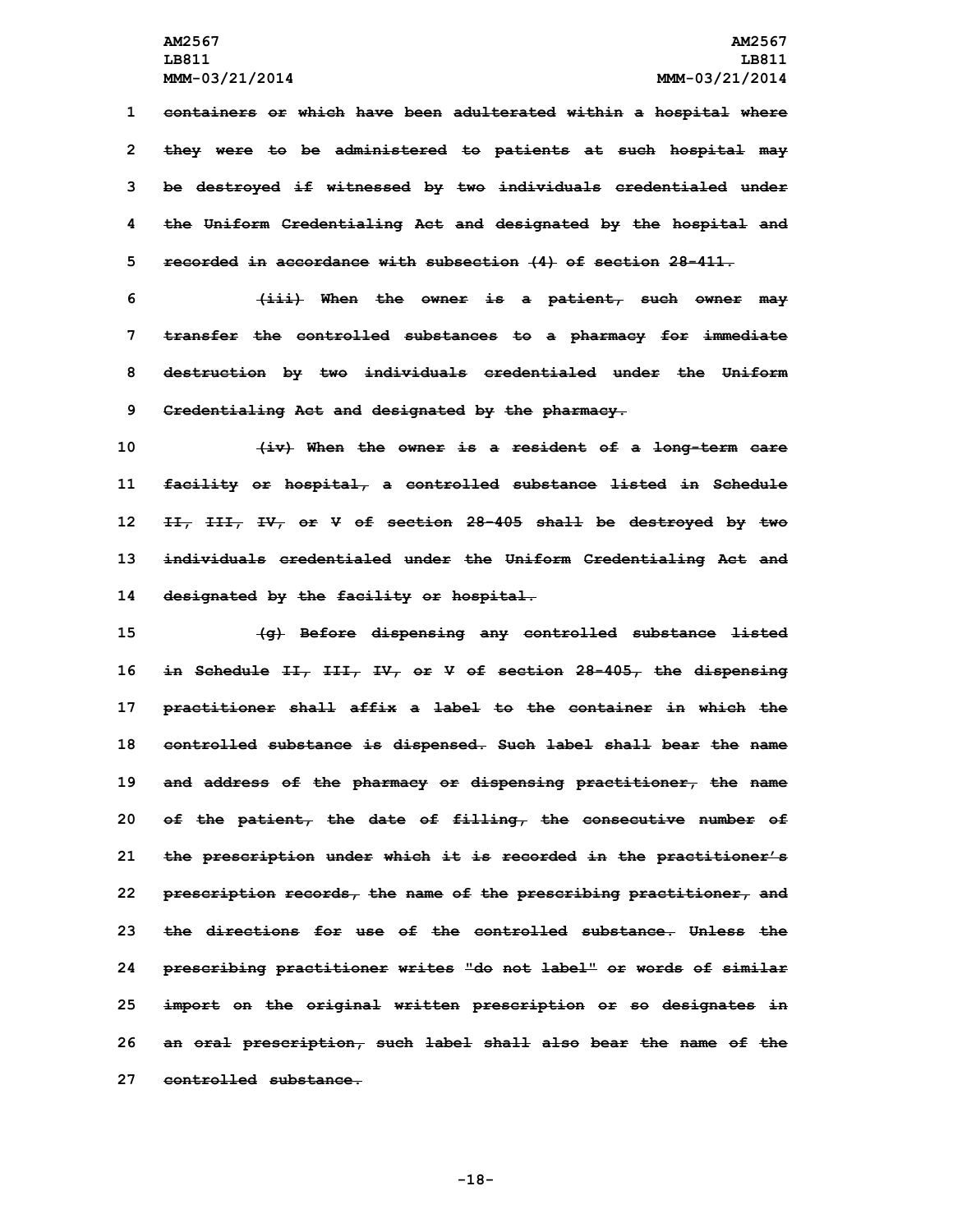| 1  | Sec. 6. (1) Except as otherwise provided in this section              |
|----|-----------------------------------------------------------------------|
| 2  | when<br>administered directly by a practitioner to an ultimate<br>or. |
| 3  | controlled substance listed in Schedule III, IV, or V<br>user,<br>a   |
| 4  | section 28-405 shall not be dispensed without a written,<br>оf        |
| 5  | oral, or electronic medical order. Such medical order is valid        |
| 6  | for six months after the date of issuance. Original prescription      |
| 7  | information for any controlled substance listed in Schedule III,      |
| 8  | IV, or V of section 28-405 may be transferred between pharmacies      |
| 9  | for purposes of refill dispensing pursuant to section 38-2871.        |
| 10 | (2)<br>A prescription for controlled substances listed in             |
| 11 | Schedule III, IV, or V of section 28-405 must contain the following   |
| 12 | information prior to being filled by a pharmacist or dispensing       |
| 13 | practitioner: (a) Patient's name and address, (b) name of the drug,   |
| 14 | device, or biological, (c) strength of the drug or biological, (d)    |
| 15 | dosage form of the drug or biological, if applicable, (e) quantity    |
| 16 | of the drug, device, or biological prescribed, (f) directions         |
| 17 | for use, (g) date of issuance, (h) number of refills, not to          |
| 18 | exceed five refills within six months after the date of issuance,     |
| 19 | (i) prescribing practitioner's name and address, and (j)<br>Drug      |
| 20 | Enforcement Administration number of the prescribing practitioner.    |
| 21 | If the prescription is a written paper prescription, the paper        |
| 22 | prescription must contain the prescribing practitioner's manual       |
| 23 | signature. If the prescription is an electronic prescription,         |
| 24 | the electronic prescription must contain all of the elements in       |
| 25 | subdivisions (a) through (j) of this subsection, must be digitally    |
| 26 | signed, and must be transmitted to and received by the pharmacy       |
| 27 | electronically to meet all of the requirements of 21 C.F.R.           |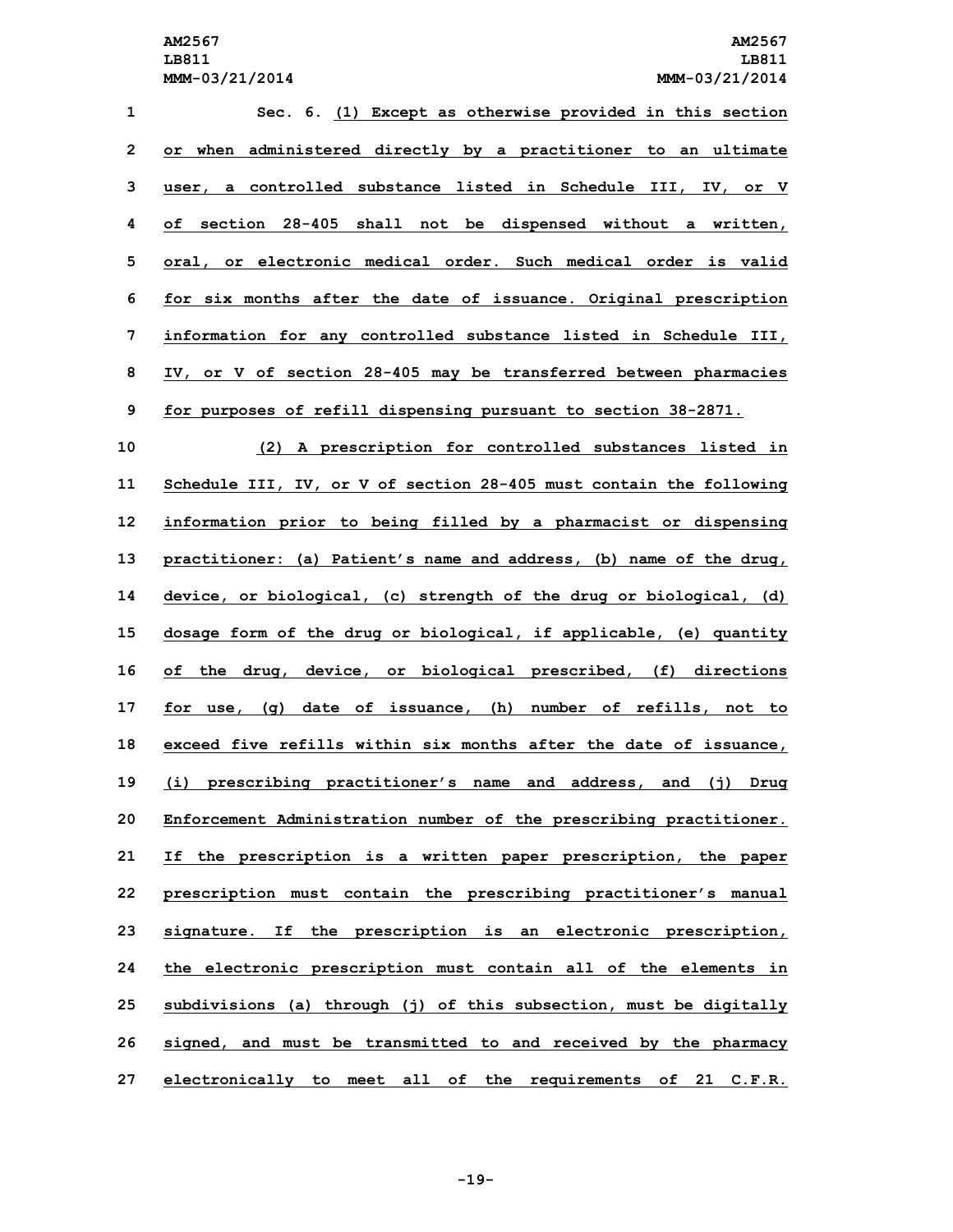**AM2567 AM2567 LB811 LB811 MMM-03/21/2014 MMM-03/21/2014 1311, as the regulation existed on January 1, 2014, pertaining to electronic prescribing of controlled substances. (3) A controlled substance listed in Schedule III, IV, or <sup>V</sup> of section 28-405 may be dispensed pursuant to <sup>a</sup> facsimile of <sup>a</sup> written, signed paper prescription. The facsimile of <sup>a</sup> written, signed paper prescription shall serve as the original written prescription for purposes of this subsection and shall be maintained in accordance with subsection (2) of section 8 of this 9 act. (4) <sup>A</sup> prescription for <sup>a</sup> controlled substance listed in Schedule III, IV, or <sup>V</sup> of section 28-405 may be partially filled if (a) each partial filling is recorded in the same manner as <sup>a</sup> refilling, (b) the total quantity dispensed in all partial fillings does not exceed the total quantity prescribed, and (c) each partial filling is dispensed within six months after the prescription was 16 issued. Sec. 7. (1) If <sup>a</sup> prescription is created, signed, transmitted, and received electronically, all records related to that prescription must be retained electronically. (2) Electronic records must be maintained electronically for five years after the date of their creation or receipt. (3) Records regarding controlled substances must be readily retrievable from all other records. Electronic records must be easily readable or easily rendered into <sup>a</sup> format that <sup>a</sup> person can read. (4) Records of electronic prescriptions for controlled**

**27 substances shall be maintained in an application that meets the**

**-20-**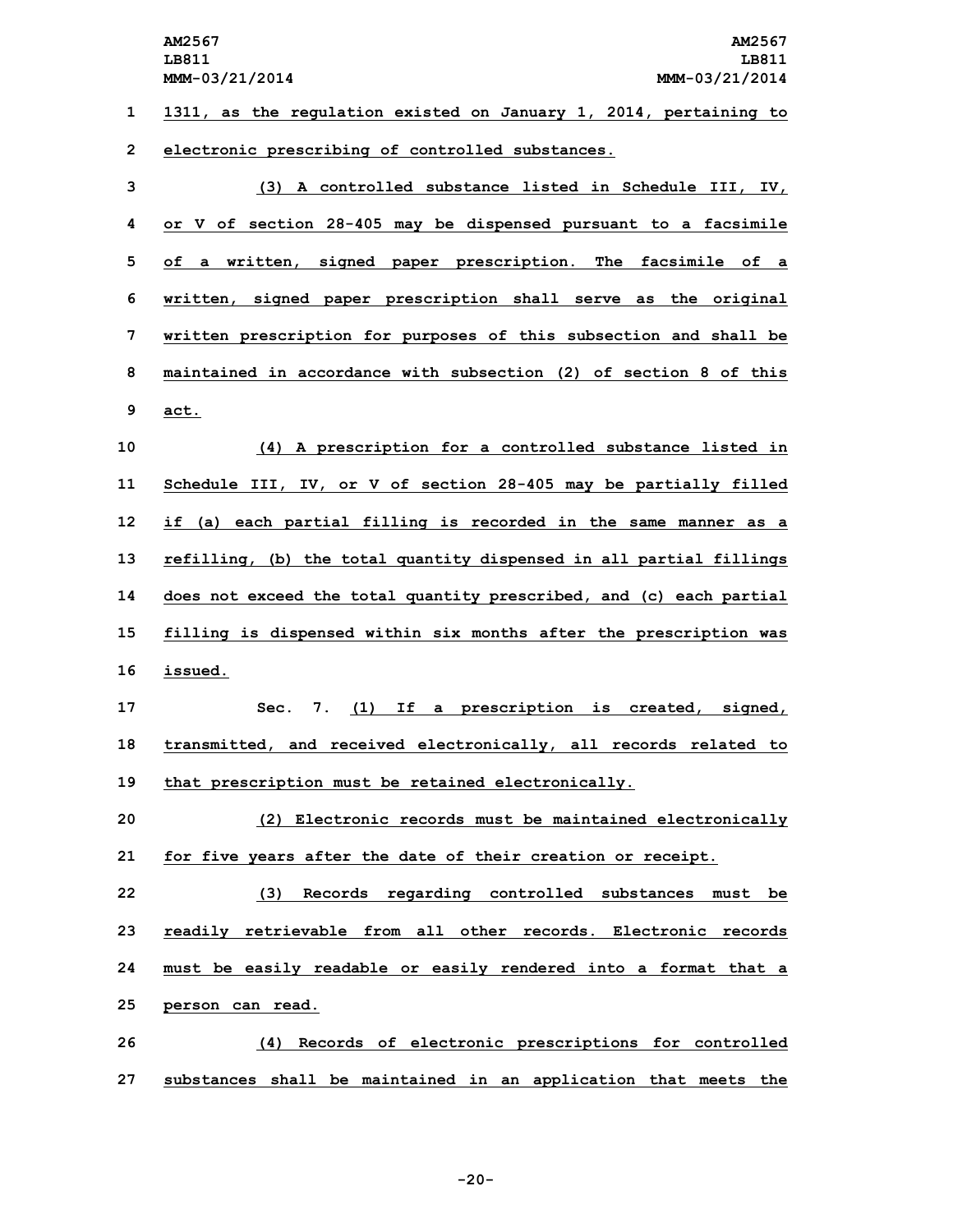**requirements of 21 C.F.R. 1311, as the regulation existed on January 1, 2014. The computers on which the records are maintained may be located at another location, but the records must be readily retrievable at the registered location if requested by an agent of the department or the administration or other law enforcement agent. The electronic application must be capable of printing out or transferring the records in <sup>a</sup> format that is readily understandable to an agent of the department or the administration or other law enforcement agent at the registered location.**

 **Sec. 8. (1) Paper prescriptions for all controlled substances listed in Schedule II of section 28-405 shall be kept in <sup>a</sup> separate file by the dispensing practitioner and shall be maintained for <sup>a</sup> minimum of five years. The practitioner shall make all such files readily available to the department and law enforcement for inspection without <sup>a</sup> search warrant.**

 **(2) Prescriptions for all controlled substances listed in Schedule III, IV, or V of section 28-405 shall be maintained either separately from other prescriptions or in <sup>a</sup> form in which the information required is readily retrievable from ordinary business records of the dispensing practitioner and shall be maintained for <sup>a</sup> minimum of five years. The practitioner shall make all such records readily available to the department, the administration, and law enforcement for inspection without <sup>a</sup> search warrant.**

 **(3) Before dispensing any controlled substance listed in Schedule II, III, IV, or <sup>V</sup> of section 28-405, the dispensing practitioner shall affix <sup>a</sup> label to the container in which the controlled substance is dispensed. Such label shall bear the name**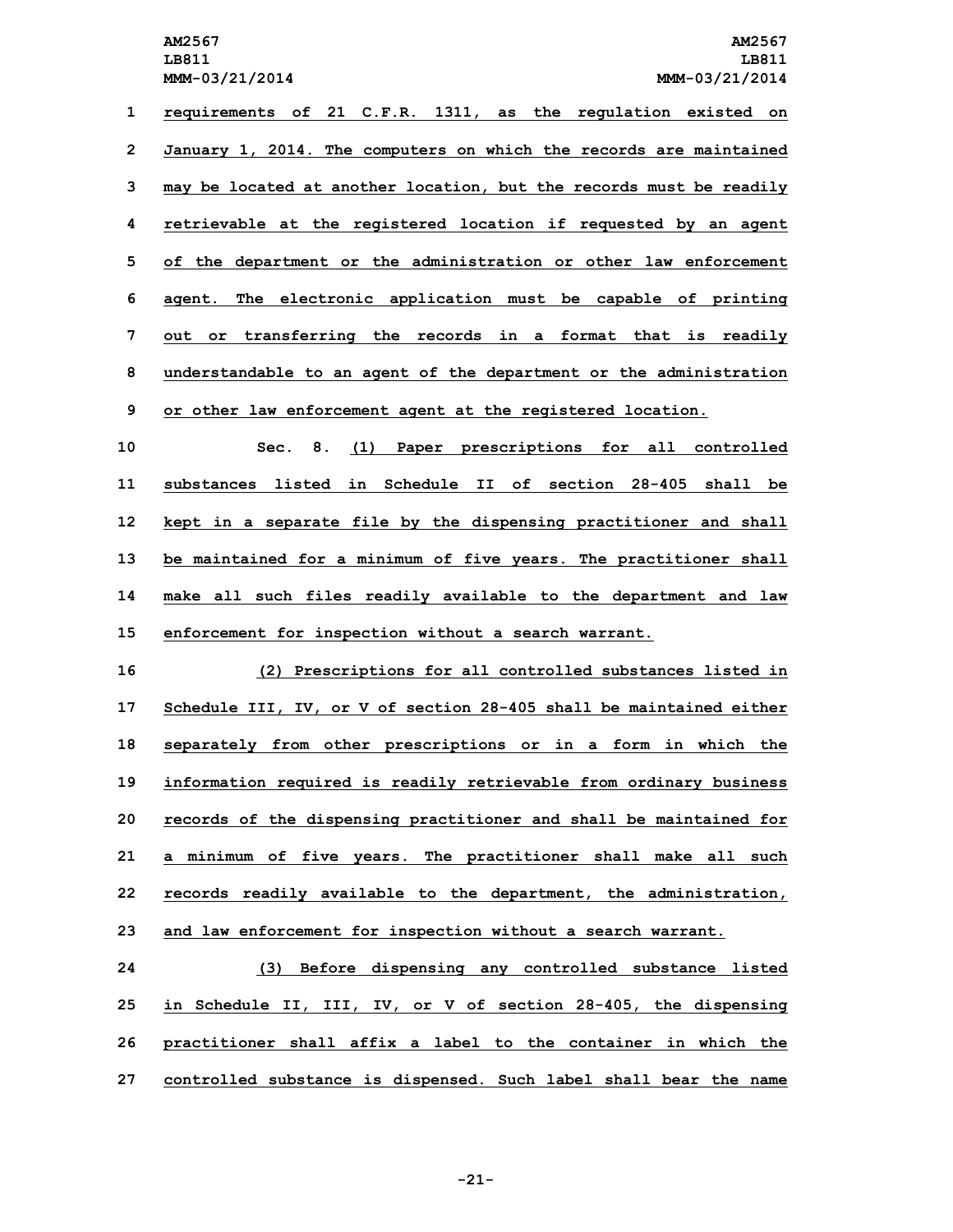**and address of the pharmacy or dispensing practitioner, the name of the patient, the date of filling, the serial number of the prescription under which it is recorded in the practitioner's prescription records, the name of the prescribing practitioner, and the directions for use of the controlled substance. Unless the prescribing practitioner writes "do not label" or words of similar import on the original paper prescription or so designates in an electronic prescription or an oral prescription, such label shall also bear the name of the controlled substance. Sec. 9. <sup>A</sup> registrant who is the owner of <sup>a</sup> controlled substance may transfer: (1) Any controlled substance listed in Schedule <sup>I</sup> or II of section 28-405 to another registrant as provided by law or by rule and regulation of the department; and (2) Any controlled substance listed in Schedule III, IV, or <sup>V</sup> of section 28-405 to another registrant if such owner complies with subsection (4) of section 28-411. Sec. 10. (1) The owner of any stock of controlled substances may cause such controlled substances to be destroyed pursuant to this section when the need for such substances ceases. Complete records of the destruction of controlled substances pursuant to this section shall be maintained by the registrant for five years after the date of destruction. (2) If the owner is <sup>a</sup> registrant: (a) Controlled substances listed in Schedule II, III, IV, or <sup>V</sup> of section 28-405 may be destroyed by <sup>a</sup> pharmacy inspector, by <sup>a</sup> reverse distributor, or by the administration. Upon**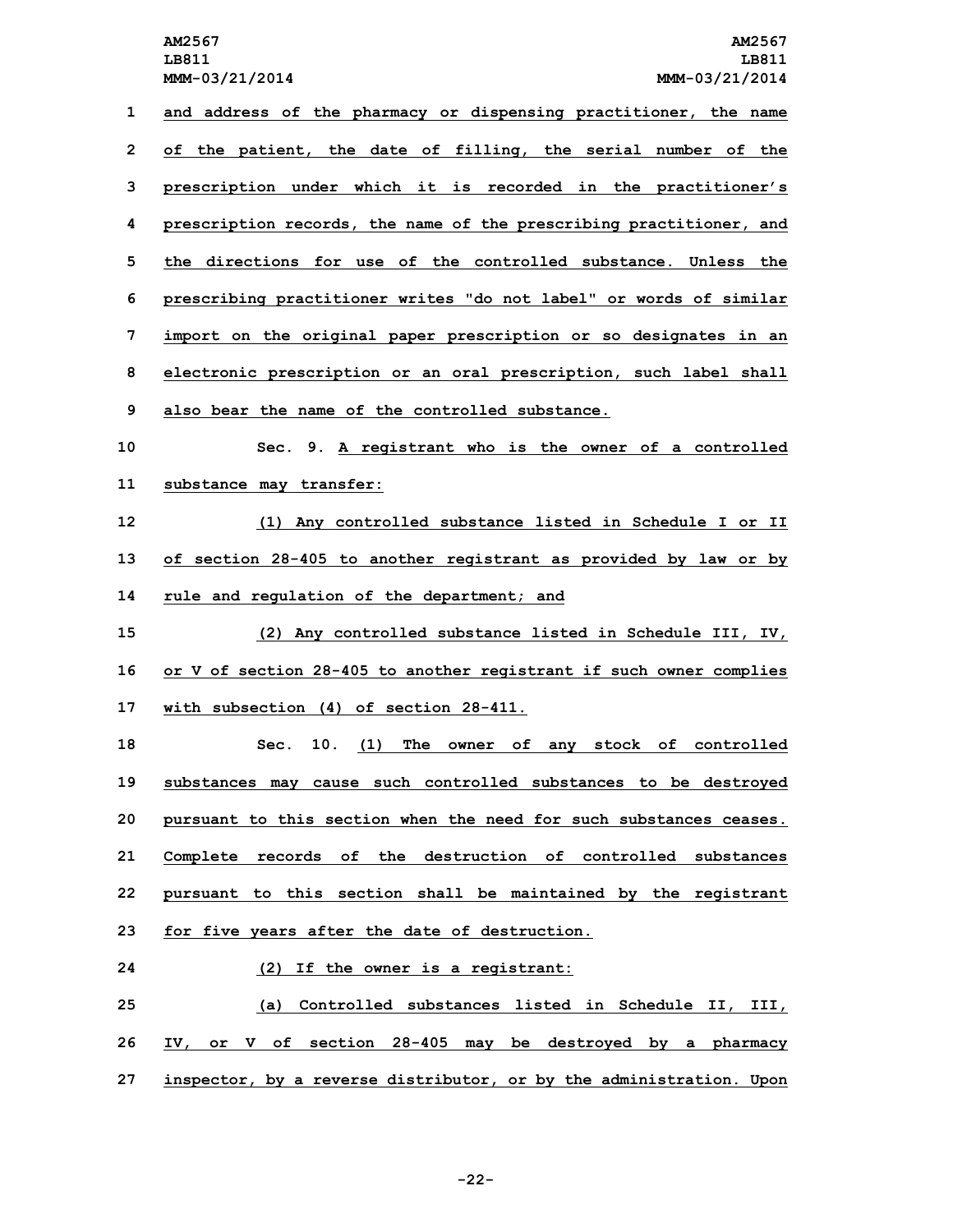**1 destruction, any forms required by the administration to document 2 such destruction shall be completed;**

 **(b) Liquid controlled substances in opened containers which originally contained fifty milliliters or less or compounded liquid controlled substances within the facility where they were compounded may be destroyed if witnessed by two individuals credentialed under the Uniform Credentialing Act and designated by the facility and recorded in accordance with subsection (4) of section 28-411; or**

 **(c) Solid controlled substances in opened unit-dose containers or which have been adulterated within <sup>a</sup> hospital where they were to be administered to patients in such hospital may be destroyed if witnessed by two individuals credentialed under the Uniform Credentialing Act and designated by the hospital and recorded in accordance with subsection (4) of section 28-411.**

 **(3) If the owner is <sup>a</sup> resident of <sup>a</sup> long-term care facility or hospital, <sup>a</sup> controlled substance listed in Schedule II, III, IV, or <sup>V</sup> of section 28-405 shall be destroyed by two individuals credentialed under the Uniform Credentialing Act and designated by the facility or hospital.**

**21 Sec. 11. Section 28-1438.01, Reissue Revised Statutes of 22 Nebraska, is amended to read:**

 **28-1438.01 (1) Any practitioner who gives information to <sup>a</sup> law enforcement officer or professional board appointed pursuant to the Uniform Credentialing Act shall not be subject to any civil, criminal, or administrative liability or penalty for giving such information.**

**-23-**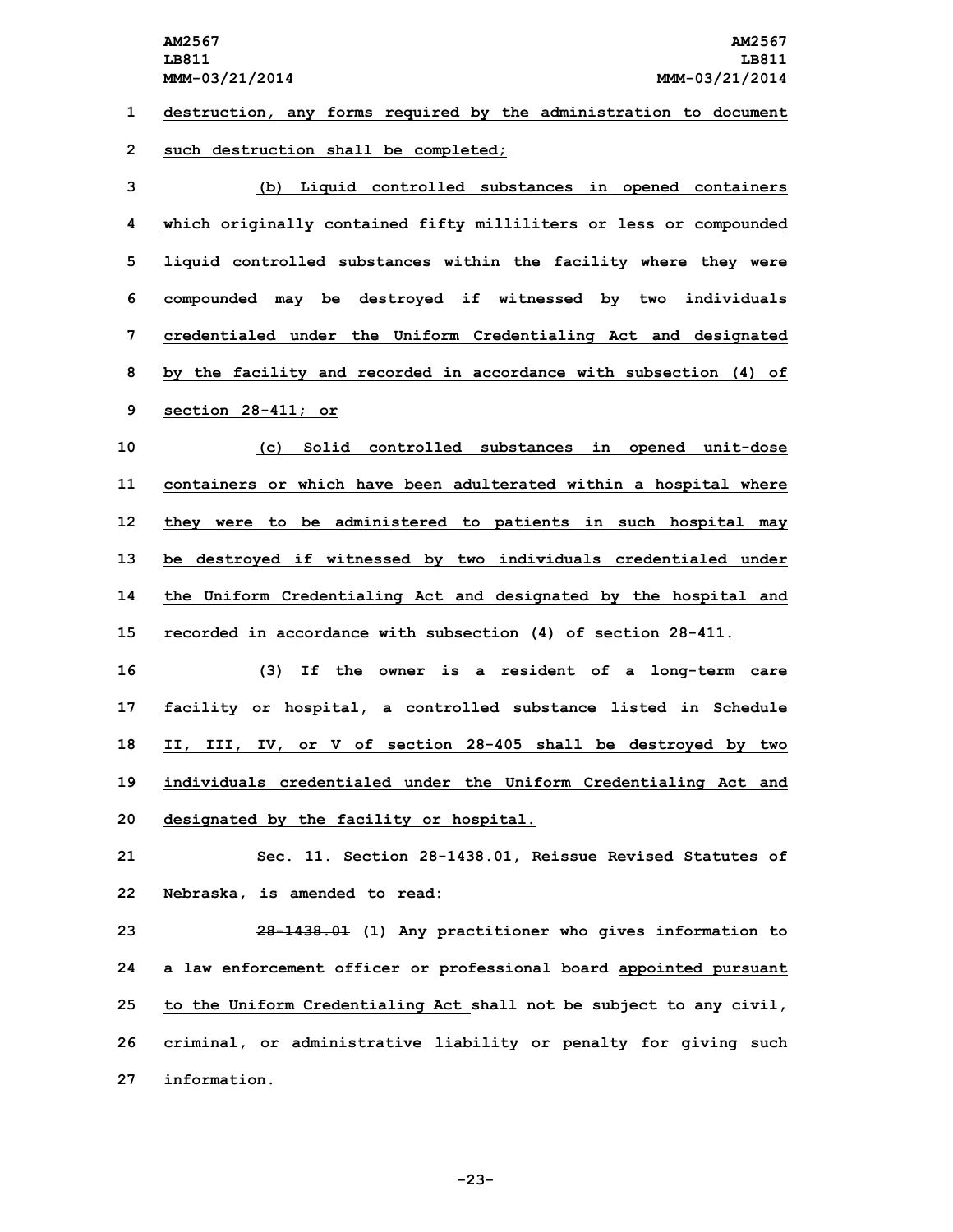**(2) As used in this section, unless the context otherwise requires: (a) Information shall mean means information regarding unlawfully obtaining or attempting to obtain from <sup>a</sup> practitioner (i) <sup>a</sup> controlled substance, (ii) <sup>a</sup> written or oral prescription for <sup>a</sup> controlled substance, or (iii) the administration of <sup>a</sup> controlled substance; and (b) Law enforcement officer shall have has the definition found in section 81-1401. ; and (c) Practitioner shall have the definition found in section 28-401. Sec. 12. Section 28-1439, Reissue Revised Statutes of Nebraska, is amended to read: 28-1439 Whenever matter is submitted to the criminalistics laboratory of the Nebraska State Patrol for chemical analysis to determine if the matter is, or contains, <sup>a</sup> controlled substance, the report of that analysis shall be admissible in any preliminary hearing in any court in Nebraska as prima facie evidence of the identity, nature, and quantity of the matter analyzed. Nothing in this section is intended to require the use of <sup>a</sup> laboratory report in <sup>a</sup> preliminary hearing or to prohibit the use of other evidence, including circumstantial evidence, in the preliminary hearing to establish the identity, nature, and quantity of <sup>a</sup> controlled substance. Sec. 13. Section 28-415, Reissue Revised Statutes of Nebraska, is amended to read:**

**27 28-415 (1) <sup>A</sup> manufacturer, distributor, or packager who**

**-24-**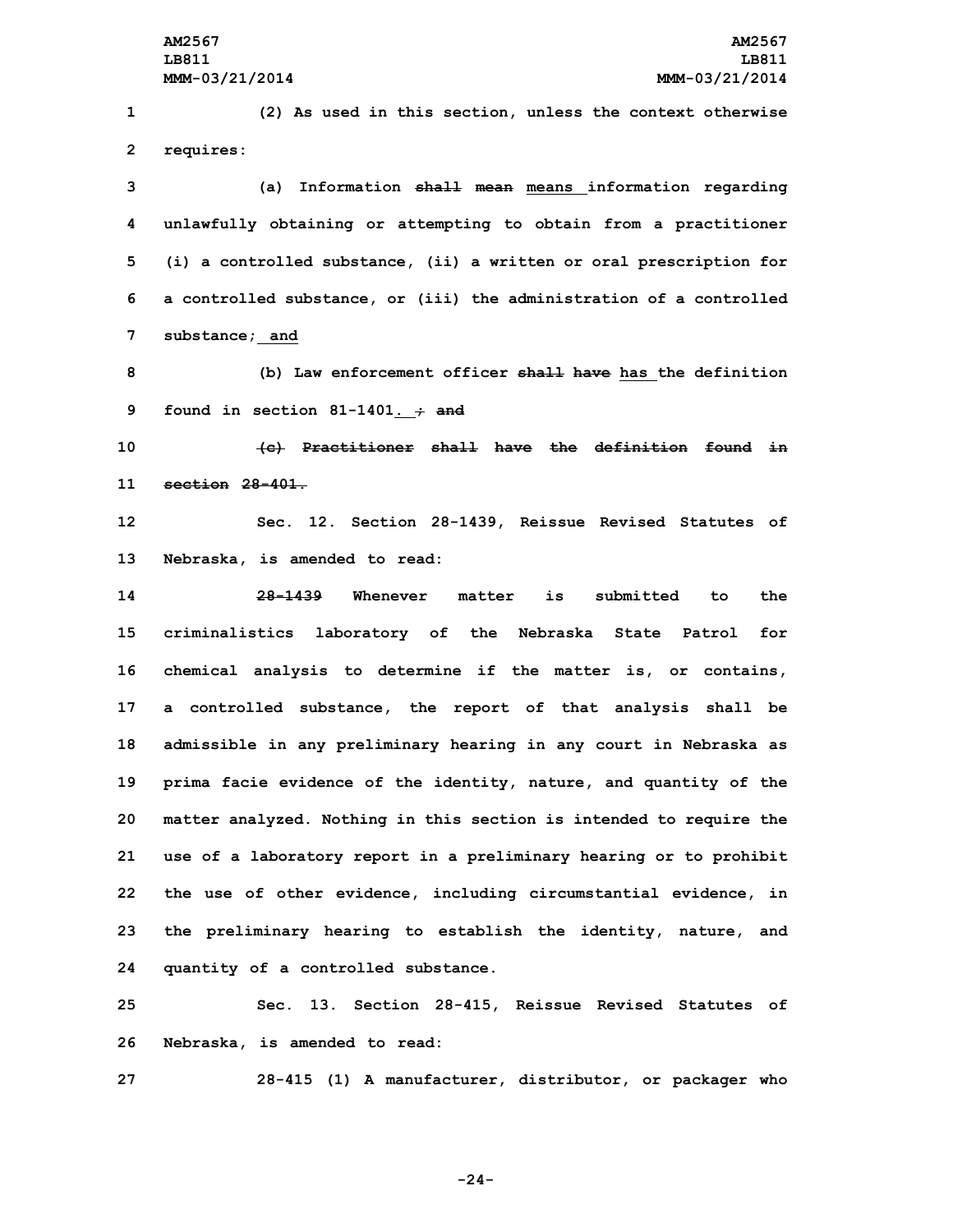**sells or dispenses <sup>a</sup> narcotic drug or <sup>a</sup> wholesaler who sells or dispenses <sup>a</sup> narcotic drug in <sup>a</sup> package prepared by him or her shall securely affix <sup>a</sup> label to each package in which such drug is contained showing in legible English the name and address of the vendor and the quantity, kind, and form of narcotic drug contained therein. No person, except <sup>a</sup> pharmacy for the purpose of filling <sup>a</sup> medical order under the Uniform Controlled Substances Act, shall alter, deface, or remove any label so affixed.**

 **(2) <sup>A</sup> pharmacy that sells or dispenses any narcotic drug on <sup>a</sup> prescription issued by <sup>a</sup> practitioner shall affix <sup>a</sup> label to the container in which such drug is sold or dispensed pursuant to subdivision (3)(g) of section 28-414. subsection (3) of section 8 of this act. No person shall alter, deface, or remove any label so 14 affixed.**

**15 Sec. 14. Section 28-418, Reissue Revised Statutes of 16 Nebraska, is amended to read:**

**17 28-418 (1) It shall be unlawful for any person knowingly 18 or intentionally:**

 **(a) Who is <sup>a</sup> registrant to distribute <sup>a</sup> controlled substance classified in Schedule I or II of section 28-405 in the course of his or her legitimate business except pursuant to an order form as required by in compliance with section 28-413;**

**23 (b) To use in the course of the manufacture or 24 distribution of <sup>a</sup> controlled substance <sup>a</sup> registration number which 25 is fictitious, revoked, suspended, or issued to another person;**

**26 (c) To acquire or obtain or to attempt to acquire 27 or obtain possession of <sup>a</sup> controlled substance by theft,**

**-25-**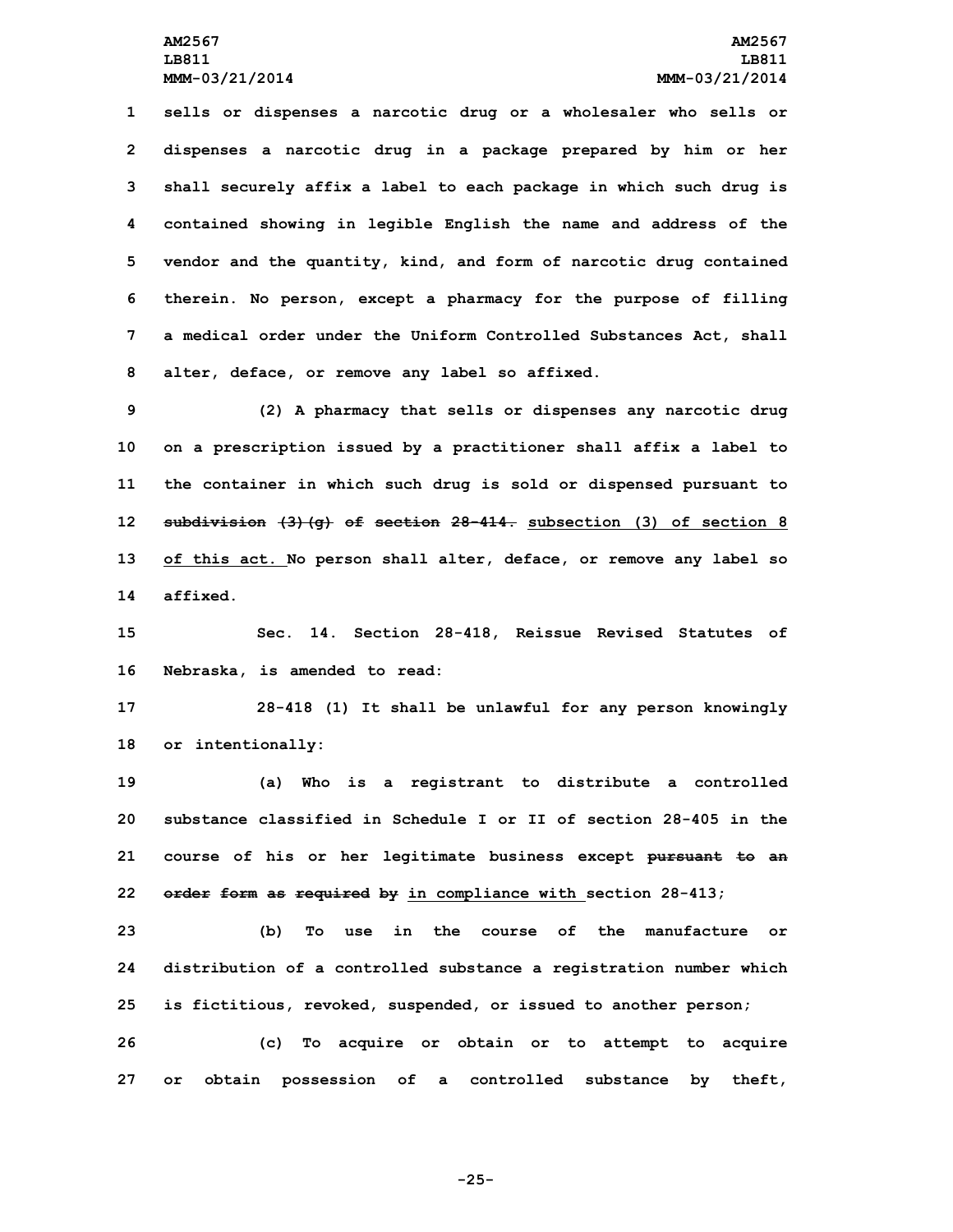**1 misrepresentation, fraud, forgery, deception, or subterfuge;**

 **(d) To furnish false or fraudulent material information in or omit any material information from any application, report, or other document required to be kept or filed under the Uniform Controlled Substances Act or any record required to be kept by the 6 act;**

 **(e) To make, distribute, or possess any punch, die, plate, stone, or other thing designed to print, imprint, or reproduce the trademark, trade name, or other identifying mark, imprint, or device of another or any likeness of any of the foregoing upon any drug or container or labeling thereof so as to render such drug <sup>a</sup> counterfeit controlled substance;**

 **(f) Who is subject to sections 28-406 to 28-414 and sections 6 to 10 of this act to distribute or dispense <sup>a</sup> controlled substance in violation of section 28-414 and sections 6 to 10 of this act;**

 **(g) Who is <sup>a</sup> registrant to manufacture <sup>a</sup> controlled substance not authorized by his or her registration or to distribute or dispense <sup>a</sup> controlled substance not authorized by his or her registration to another registrant or authorized person; (h) To possess <sup>a</sup> false or forged medical order for <sup>a</sup> controlled substance issued by <sup>a</sup> practitioner authorized to prescribe, except that this subdivision shall not apply to law enforcement officials, practitioners, or attorneys in the performance of their official lawful duties; or**

**26 (i) To communicate information to <sup>a</sup> practitioner in 27 an effort to unlawfully procure <sup>a</sup> controlled substance, the**

**-26-**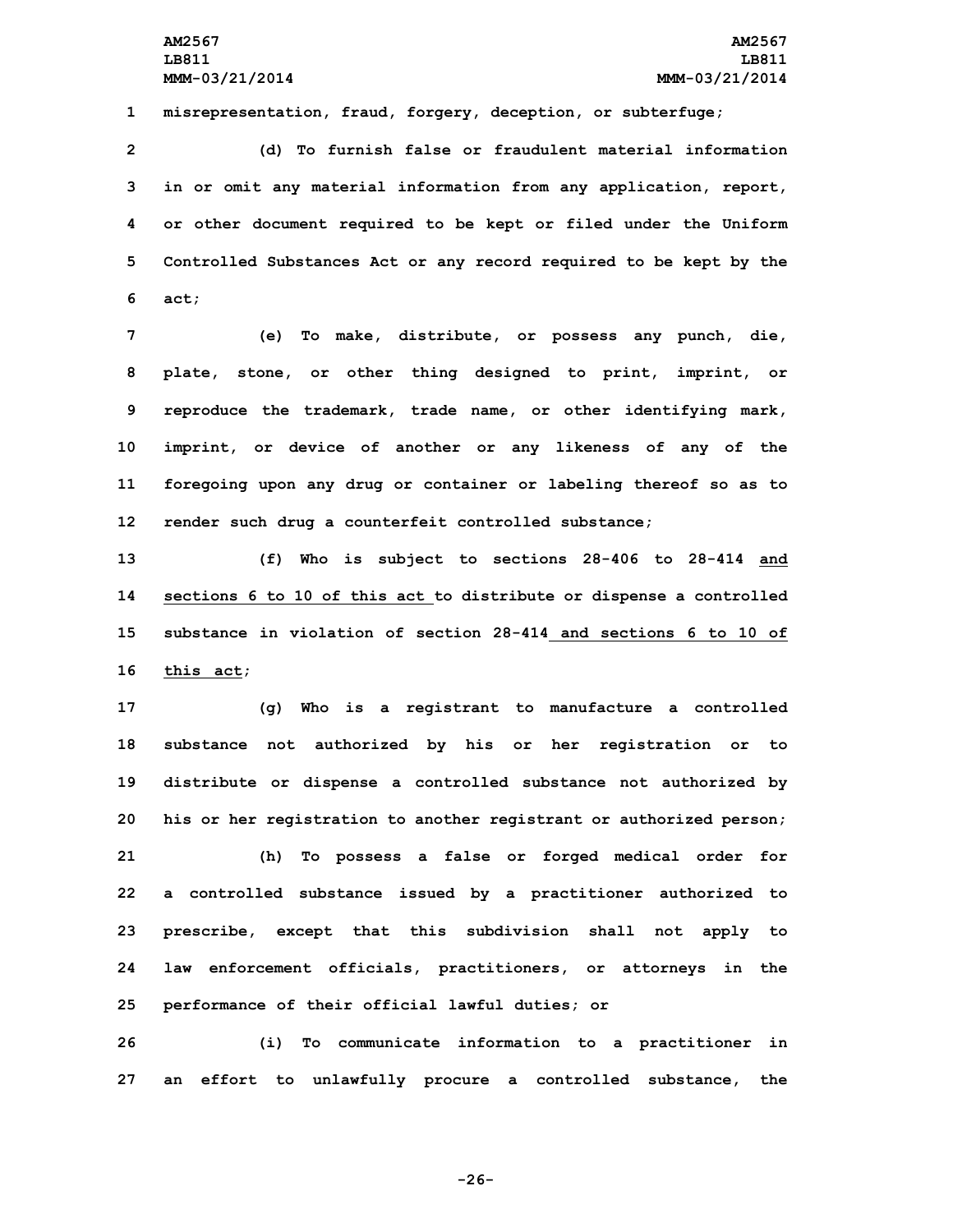**1 administration of <sup>a</sup> controlled substance, or <sup>a</sup> medical order 2 for <sup>a</sup> controlled substance issued by <sup>a</sup> practitioner authorized to 3 prescribe.**

**4 (2) Any person who violates this section shall be guilty 5 of <sup>a</sup> Class IV felony.**

**6 Sec. 16. Section 28-1437, Reissue Revised Statutes of 7 Nebraska, is amended to read:**

 **28-1437 (1) It shall be unlawful for any person knowingly or intentionally to possess or to acquire or obtain or to attempt to acquire or obtain by means of misrepresentation, fraud, forgery, deception, or subterfuge possession of any drug substance not classified as a controlled substance under the Uniform Controlled Substances Act, but which can only be lawfully distributed, under federal statutes in effect on April 16, 1996, January 1, 2014, upon the written or oral order of <sup>a</sup> practitioner authorized to prescribe such substances.**

 **(2) Such substances as referred to in subsection (1) of this section shall be known as legend drug substances, which shall be defined as including all drug substances not classified as controlled substances under the Uniform Controlled Substances Act, but which require <sup>a</sup> written or oral prescription from <sup>a</sup> practitioner authorized to prescribe such substances and which may only be lawfully dispensed by <sup>a</sup> duly licensed pharmacist, in accordance with the provisions of the Federal Food, Drug, and Cosmetic Act, 21 U.S.C. 301 to 392, in effect on April 16, 1996. January 1, 2014.**

**27 (3) <sup>A</sup> prescription for <sup>a</sup> legend drug may be transmitted**

**-27-**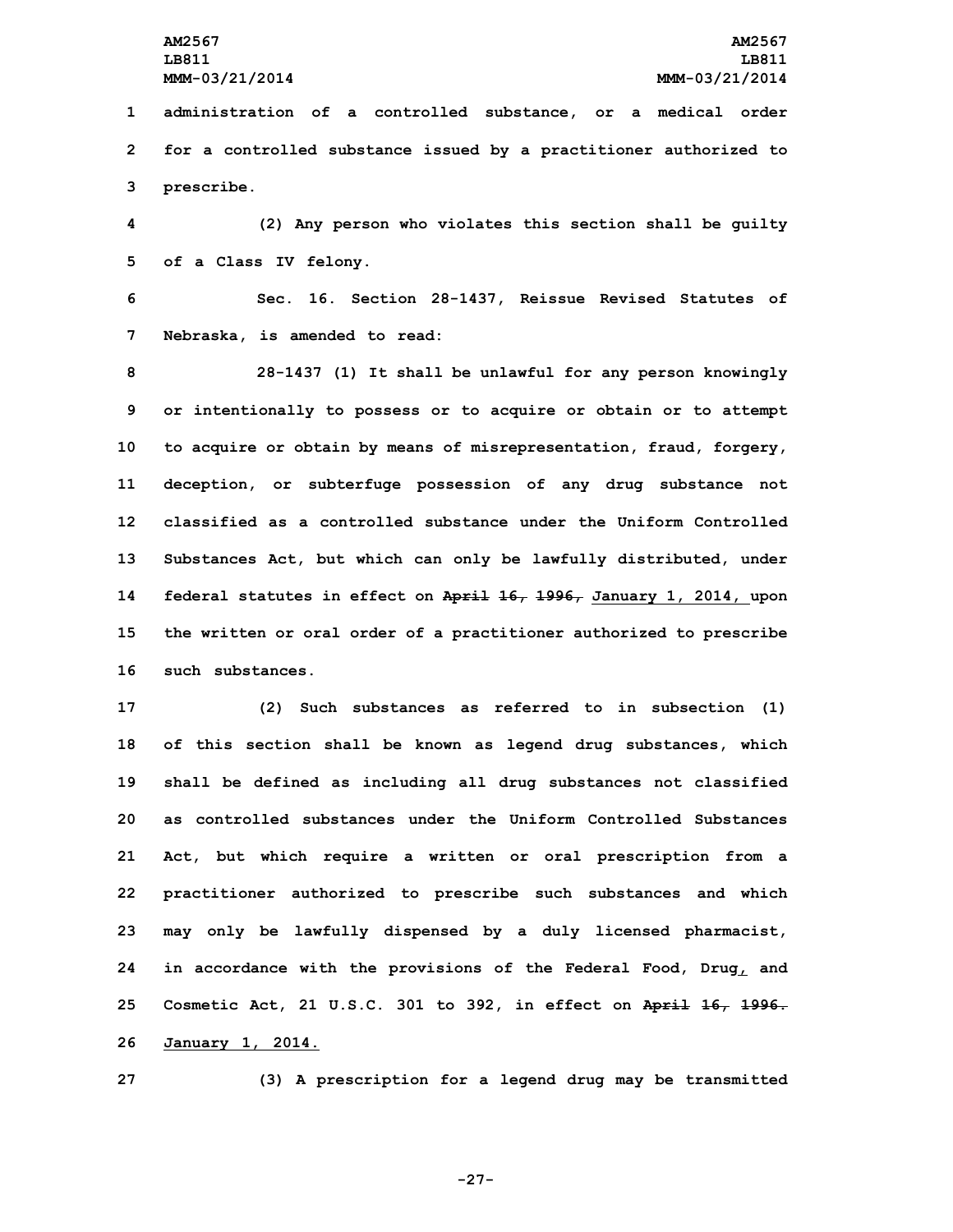**by the practitioner or the practitioner's agent to <sup>a</sup> pharmacy by facsimile or electronic transmission. Except as otherwise provided in section 28-414 and sections 6 to 10 of this act for prescriptions for Schedule II, III, IV, or V controlled substances, the facsimile or electronic transmission shall serve as the original prescription for purposes of this subsection. section. Sec. 17. Section 38-2870, Reissue Revised Statutes of Nebraska, is amended to read:**

 **38-2870 (1) All medical orders shall be valid for the period stated in the medical order, except that (a) if the medical order is for <sup>a</sup> controlled substance listed in section 28-405, such period shall not exceed six months from the date of issuance at which time the medical order shall expire and (b) if the medical order is for <sup>a</sup> drug or device which is not <sup>a</sup> controlled substance listed in section 28-405 or is an order issued by <sup>a</sup> practitioner for pharmaceutical care, such period shall not exceed twelve months from the date of issuance at which time the medical order shall 18 expire.**

 **(2) Prescription drugs or devices may only be dispensed by <sup>a</sup> pharmacist or pharmacist intern pursuant to <sup>a</sup> medical order, by an individual dispensing pursuant to <sup>a</sup> delegated dispensing permit, or as otherwise provided in section 38-2850. Notwithstanding any other provision of law to the contrary, <sup>a</sup> pharmacist or <sup>a</sup> pharmacist intern may dispense drugs or devices pursuant to <sup>a</sup> medical order or an individual dispensing pursuant to <sup>a</sup> delegated dispensing permit may dispense drugs or devices pursuant to <sup>a</sup> medical order. The Pharmacy Practice Act shall not**

**-28-**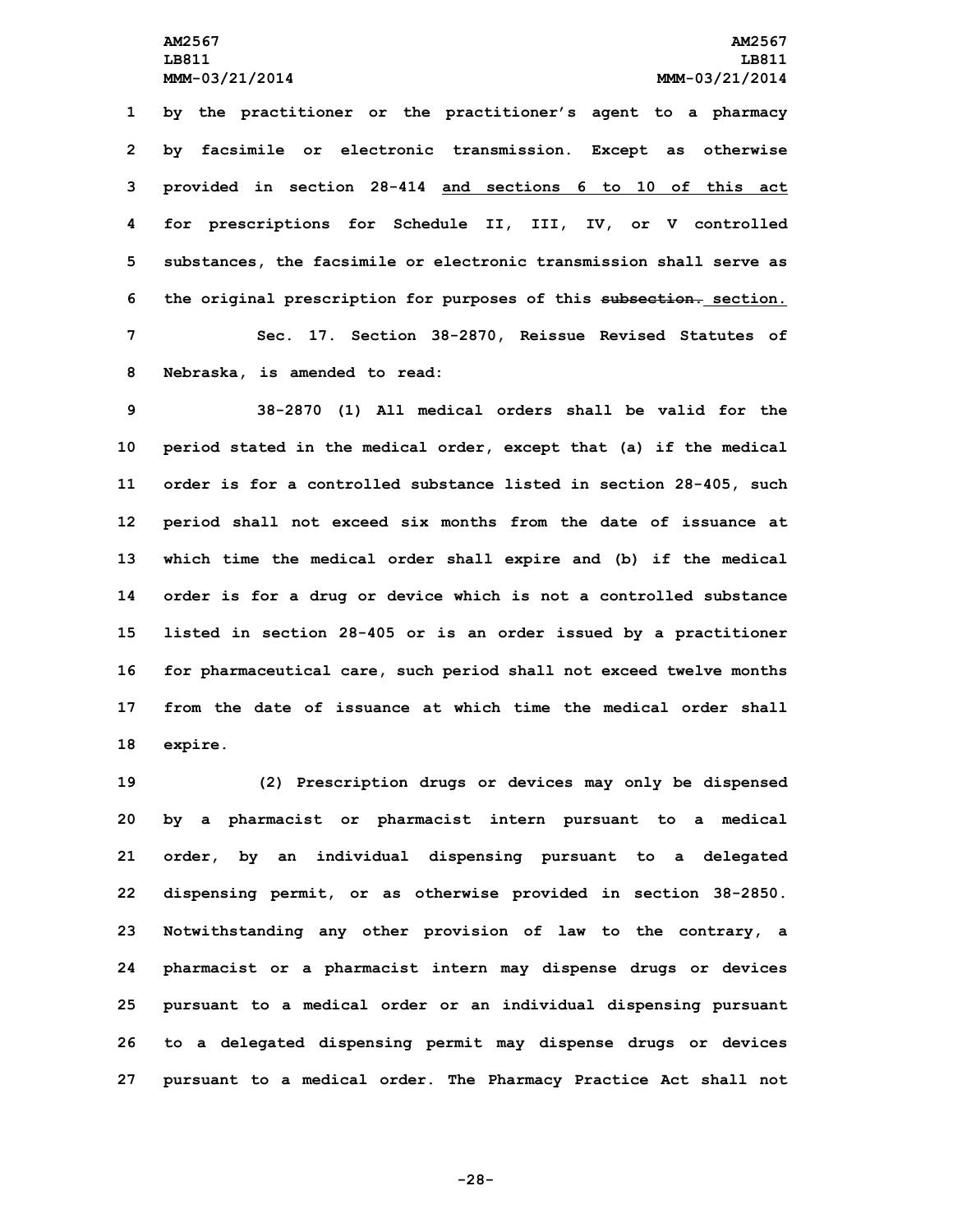**be construed to require any pharmacist or pharmacist intern to dispense any drug or device pursuant to any medical order. <sup>A</sup> pharmacist or pharmacist intern shall retain the professional right to refuse to dispense.**

 **(3) Except as otherwise provided in section 28-414 and sections 6 to 10 of this act, <sup>a</sup> practitioner or the practitioner's agent may transmit <sup>a</sup> medical order to <sup>a</sup> pharmacist or pharmacist intern by the following means: (a) In writing, (b) orally, (c) by facsimile or electronic transmission of <sup>a</sup> medical order signed by the practitioner, or (d) by facsimile or electronic transmission of <sup>a</sup> medical order which is not signed by the practitioner. Such order shall be treated the same as an oral medical order.**

 **(4) Except as otherwise provided in section 28-414 and sections 6 to 10 of this act, any medical order transmitted by facsimile or electronic transmission shall (a) be transmitted by the practitioner or the practitioner's agent directly to <sup>a</sup> pharmacist or pharmacist intern in <sup>a</sup> licensed pharmacy of the patient's choice. No intervening person shall be permitted access to the medical order to alter such order or the licensed pharmacy chosen by the patient. Such medical order may be transmitted through <sup>a</sup> third-party intermediary who shall facilitate the transmission of the order from the practitioner or practitioner's agent to the pharmacy, (b) identify the transmitter's telephone number or other suitable information necessary to contact the transmitter for written or oral confirmation, the time and date of the transmission, the identity of the pharmacy intended to receive the transmission, and other information as required by law, and**

**-29-**